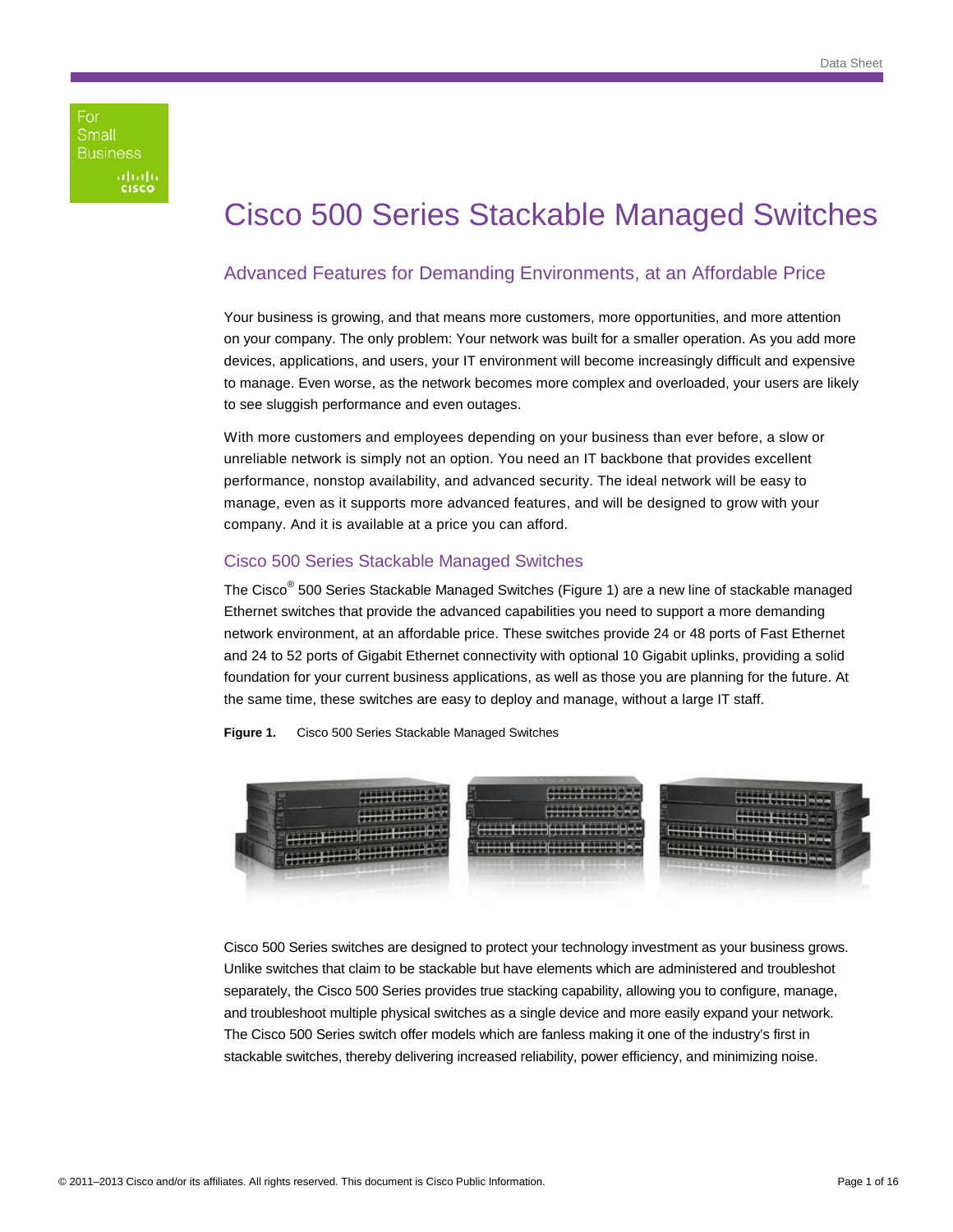A true stack delivers a unified data and control plane, in addition to management plane, providing flexibility, scalability, and ease of use since the stack of units operate as a single entity constituting all the ports of the stack members. The switches also protect your technology investment with an enhanced warranty, dedicated technical support, and the ability to upgrade equipment in the future and receive credit for your Cisco 500 Series switch. Overall, the Cisco 500 Series provides the ideal technology foundation for a growing business.

## Features and Benefits

Cisco 500 Series switches provide the advanced feature set that growing businesses require, and that high-bandwidth applications and technologies demand. These switches can improve the availability of your critical applications, protect your business information, and optimize your network bandwidth to more effectively deliver information and support applications. The switches provide the following benefits.

#### **Easy Deployment and Use**

Cisco 500 Series switches are designed to be easy to use and manage by small businesses or the partners that serve them. They feature:

- Simple-to-use graphical interfaces reduce the time required to deploy, troubleshoot, and manage the network and allow you to support sophisticated capabilities without increasing IT head count.
- The switches also support Textview, a full command-line interface (CLI) option for partners that prefer it.
- Using Auto Smartports intelligence, the switch can detect a network device connected to any port and automatically configure the optimal security, quality of service (QoS), and availability on that port.
- Cisco Discovery Protocol (CDP) discovers Cisco devices and allows devices to share critical configuration information, simplifying network setup and integration.
- Support for Simple Network Management Protocol (SNMP) allows you to set up and manage your switches and other Cisco devices remotely from a network management station, improving IT workflow and mass configurations.
- The Cisco FindIT utility, which works through a simple toolbar on the user's web browser, discovers Cisco devices in the network and displays basic information, such as serial numbers and IP addresses, to aid in configuration and deployment. (For more information, and to download this free utility, please visit [www.cisco.com/go/findit](http://www.cisco.com/go/findit).)

#### **High Reliability and Resiliency**

In a growing business where 24x7 availability is critical, you need to assure that employees can always access the data and resources they need. In these environments, stackable switches can play an important role in eliminating downtime and improving network resiliency. For example, if a switch within a Cisco 500 Series stack fails, another switch immediately takes over, keeping your network up and running. You can also replace individual devices in the stack without taking your network offline or affecting employee productivity.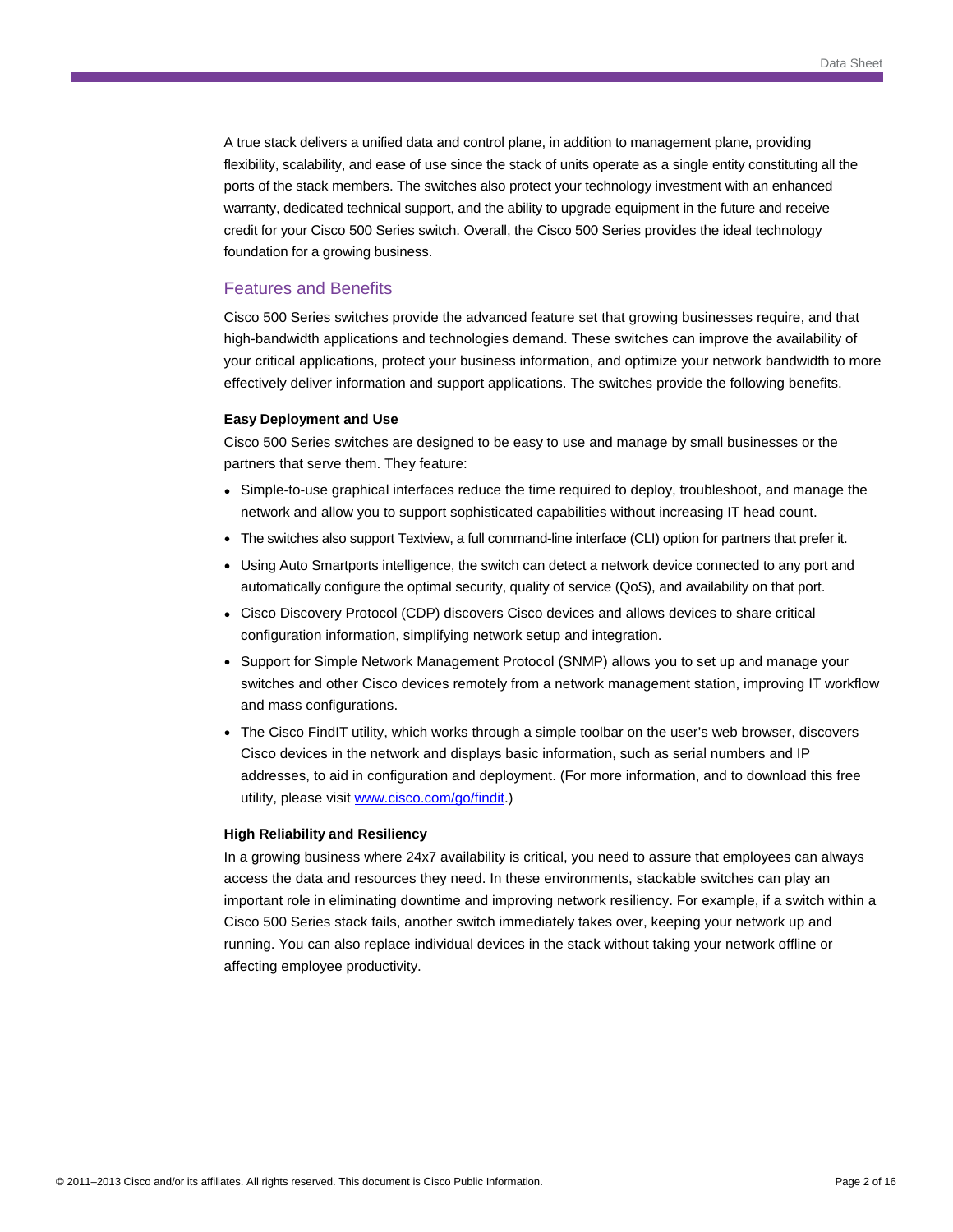The Cisco 500X models provide an additional layer of resiliency with support for the Virtual Router Redundancy Protocol (VRRP). VRRP lets you extend the same resiliency that stacking provides for individual switches to complete network domains. By running VRRP between two stacks, you can instantly cut over from one stack to another in the event of a problem, and continue operating even after a failure.

The Cisco 500 Series also supports dual images, allowing you to perform software upgrades without having to take the network offline or worry about the network going down during the upgrade.

#### **Simplified IT Operation**

Cisco 500 Series switches help optimize your IT operations with built-in features that simplify and streamline day-to-day network operation:

- True stacking allows you to troubleshoot, configure, and manage multiple physical switches as a single entity.
- Unlike other stacking switches that require uniform configurations, the Cisco 500 Series allows you to mix Fast Ethernet, Gigabit Ethernet, and 10 Gigabit Ethernet models in a single stack, providing total flexibility without sacrificing manageability.
- Cisco switches use common chipsets/software across all switching portfolios, so all Cisco switches within a category support the same feature set – making it easier to manage and support all switches across the network.

#### **True Stacking**

Some switches claim to support stacking but in practice support only "clustering" – meaning that each switch must still be managed and configured individually. Cisco 500 Series switches provide true stacking capability, allowing you to configure, manage, and troubleshoot all switches in a stack as a single unit, with a single IP address.

A true stack delivers a unified data and control plane, in addition to management plane, providing flexibility, scalability, and ease of use since the stack of units operate as a single entity constituting all the ports of the stack members. This capability can radically reduce complexity in a growing network environment while improving the resiliency and availability of network applications. True stacking also provides other cost savings and administrative benefits through features such as cross-stack QoS, VLANs, and port mirroring, which clustered switches can't support.

#### **Strong Security**

Cisco 500 Series switches provide the advanced security features you need to protect your business data and keep unauthorized users off the network:

- Embedded Secure Sockets Layer (SSL) encryption protects management data traveling to and from the switch.
- Extensive access control lists (ACLs) restrict sensitive portions of the network to keep out unauthorized users and guard against network attacks.
- Guest VLANs let you provide Internet connectivity to nonemployee users while isolating critical business services from guest traffic.
- Support for advanced network security applications such as IEEE 802.1X port security tightly limits access to specific segments of your network.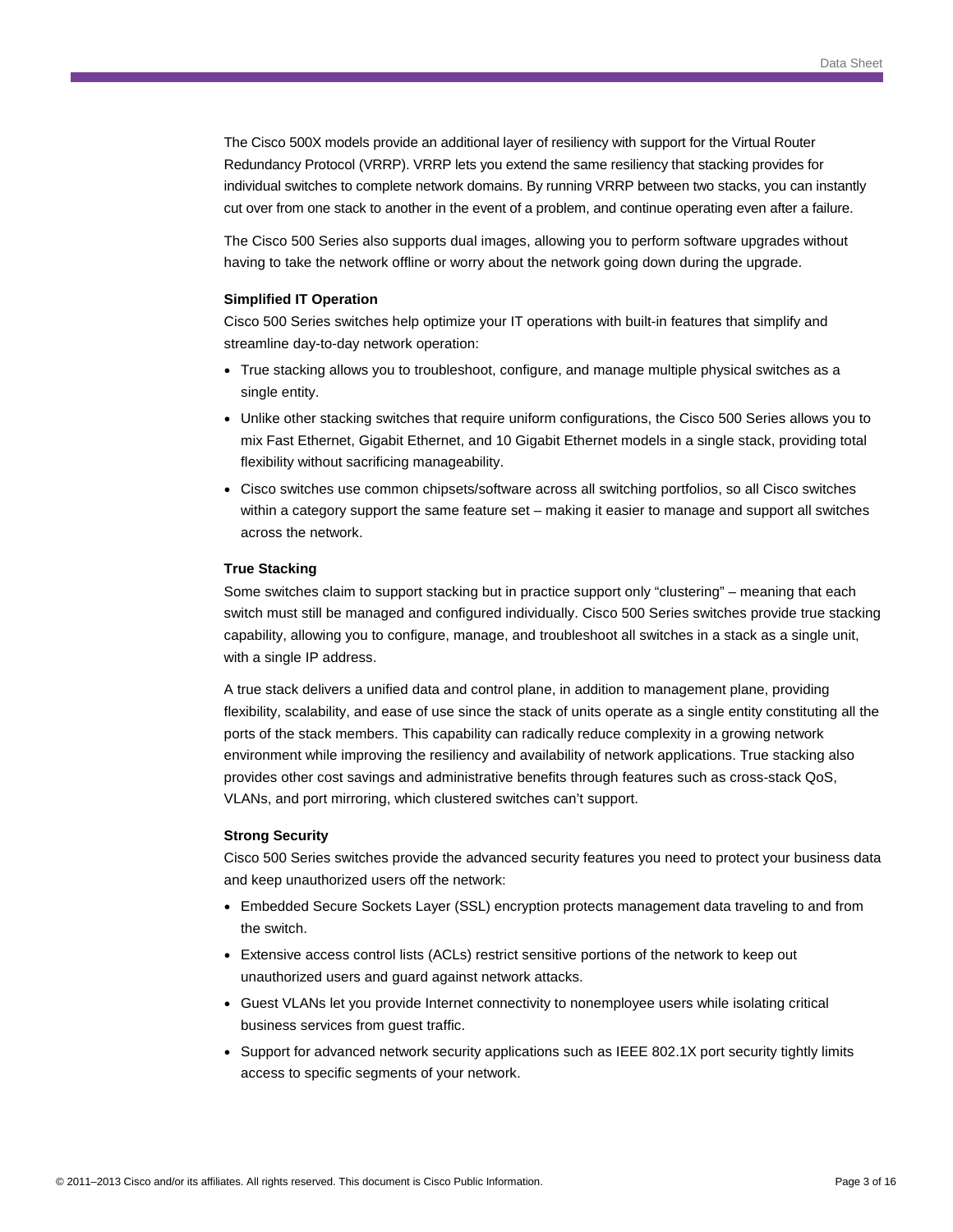- Advanced defense mechanisms, including dynamic Address Resolution Protocol (ARP) inspection, IP Source Guard, and Dynamic Host Configuration Protocol (DHCP) snooping, detect and block deliberate network attacks. Combinations of these protocols are also referred to as IPMB (IP-MACport binding)
- Time based ACLs and Port Operation restrict access to the network during predesignated times, such as business hours.
- Uniform MAC address-based security can be applied automatically to mobile users as they roam between wireless access points.
- Secure Core Technology (SCT) helps ensure that the switch is able to process management traffic in the face of a denial of service attack.
- Private VLAN Edge (PVE) provides Layer 2 isolation between devices on the same VLAN.
- Storm control can be applied to broadcast, multicast, and unknown unicast traffic.
- Protection of management sessions using Radius, TACACS+ and local database authentication as well as secure management sessions over SSL, SSH, and SNMPv3.
- DoS (denial-of-service) attack prevention maximizes network uptime in the presence of an attack.

#### **Networkwide Automatic Voice Deployment**

Using a combination of CDP, LLDP-MED, Auto Smartports, and VSDP (Voice Services Discovery Protocol – a unique Cisco protocol), customers can deploy an end-to-end voice network dynamically. The switches in the network automatically converge around a single voice VLAN and QoS parameters and then propagate them out to the phones on the ports where they are discovered. For example, automated voice VLAN capabilities let you plug any IP phone (including third-party phones) into your IP telephony network and receive an immediate dial tone. The switch automatically configures the device with the right VLAN and QoS parameters to prioritize voice traffic.

#### **High-Power Power over Ethernet Plus (PoE+)**

Cisco 500 Series switches support the Power over Ethernet Plus (PoE+) standard (IEEE 802.at), providing up to 30 watts per port. The power is managed in a smart fashion such that only the amount of power the endpoint needs is delivered to it and not wasted. As a result, the switches can support devices that require more power, such as dual-band 802.11n wireless access points, video-based IP phones, surveillance cameras, and more.

PoE capabilities simplify the deployment of advanced technologies by allowing you to connect and power network endpoints over a single Ethernet cable, without having to install separate power supplies. Cisco 500 Series switches are also fully backwards compatible with IEEE 802.11af PoE and previousgeneration Cisco legacy PoE protocols.

#### **IPv6 Support**

As the IP address scheme evolves to accommodate a growing number of network devices, the Cisco 500 Series can support the transition to the next generation of networking and operating systems such as Windows 7, Vista, and Linux. These switches continue to support previous-generation IPv4, allowing you to evolve to the new IPv6 standard at your own pace, and helping ensure that your current network will continue to support your business applications in the future. Cisco 500 Series switches have successfully completed rigorous IPv6 testing and have received the USGv6 and IPv6 Gold certification.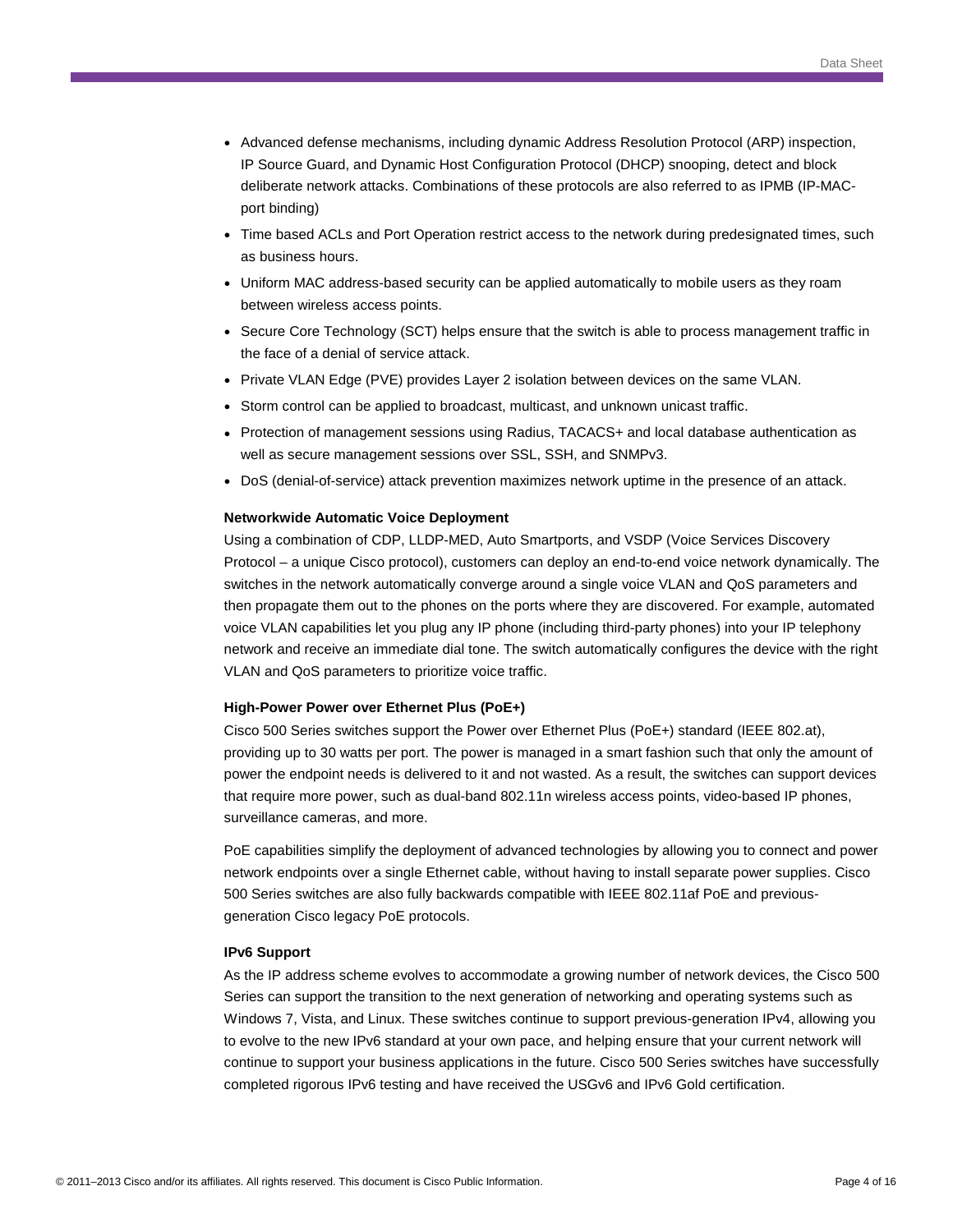#### **Advanced Layer 3 Traffic Management**

The Cisco 500 Series enables a more advanced set of traffic management capabilities to help growing businesses organize their networks more effectively and efficiently. For example, the switches provide static LAN Layer 3 routing, allowing you to segment your network into workgroups and communicate across VLANs without degrading application performance. With these capabilities, you can boost the efficiency of your network by offloading internal traffic-handling tasks from your router and allowing it to manage primarily external traffic and security.

Cisco 500X models go even farther, providing dynamic Layer 3 routing features. With these capabilities, you can minimize the need to manually configure routing devices and simplify the ongoing operation of the network.

#### **Power Efficiency**

The Cisco 500 Series integrates a variety of power-saving features across all models, providing the industry's most extensive energy-efficient switching portfolio. These switches are designed to conserve energy by optimizing power use, which helps protects the environment and reduce your energy costs. They provide an eco-friendly network solution without compromising performance. Cisco 500 Series switches feature:

- Support for the Energy Efficient Ethernet (IEEE 802.3az) standard, which reduces energy consumption by monitoring the amount of traffic on an active link and putting the link into a sleep state during quiet periods
- The latest application-specific integrated circuits (ASICs), which use low-power 65-nanometer technology and low power high performance ARM CPUs
- Automatic power shutoff on ports when a link is down
- LEDs can be turned off to save power.
- Embedded intelligence to adjust signal strength based on the length of the connecting cable

#### **Expandability**

The Cisco 500 Series provides more ports per Gigabit Ethernet switch than traditional switch models, giving you more flexibility to connect and empower your business. Gigabit Ethernet models feature 28 and 52-port switches, versus traditional devices that offer 20 or 44 ports, with 4 shared ports giving you more value. The Cisco 500 models offer 1G and 1G/5G Ethernet expansion slots, and the Cisco 500X models offer 10 Gigabit Ethernet expansion slots. As your business adds new applications, devices, and more bandwidth, you retain the flexibility to expand and interconnect your network infrastructure intelligently and efficiently, and reduce bottlenecks.

#### **Peace of Mind and Investment Protection**

Cisco 500 Series switches offer the reliable performance and peace of mind you expect from a Cisco switch. When you invest in the Cisco 500 Series, you gain the benefit of:

- Limited lifetime warranty with next-business-day (NBD) advance replacement (where available, otherwise same day ship)
- A solution that has been rigorously tested to help ensure optimal network uptime to keep employees connected to key resources and productive
- A solution designed and tested to easily and fully integrate with other Cisco voice, unified communications, security, and networking products, as part of a comprehensive technology platform for your business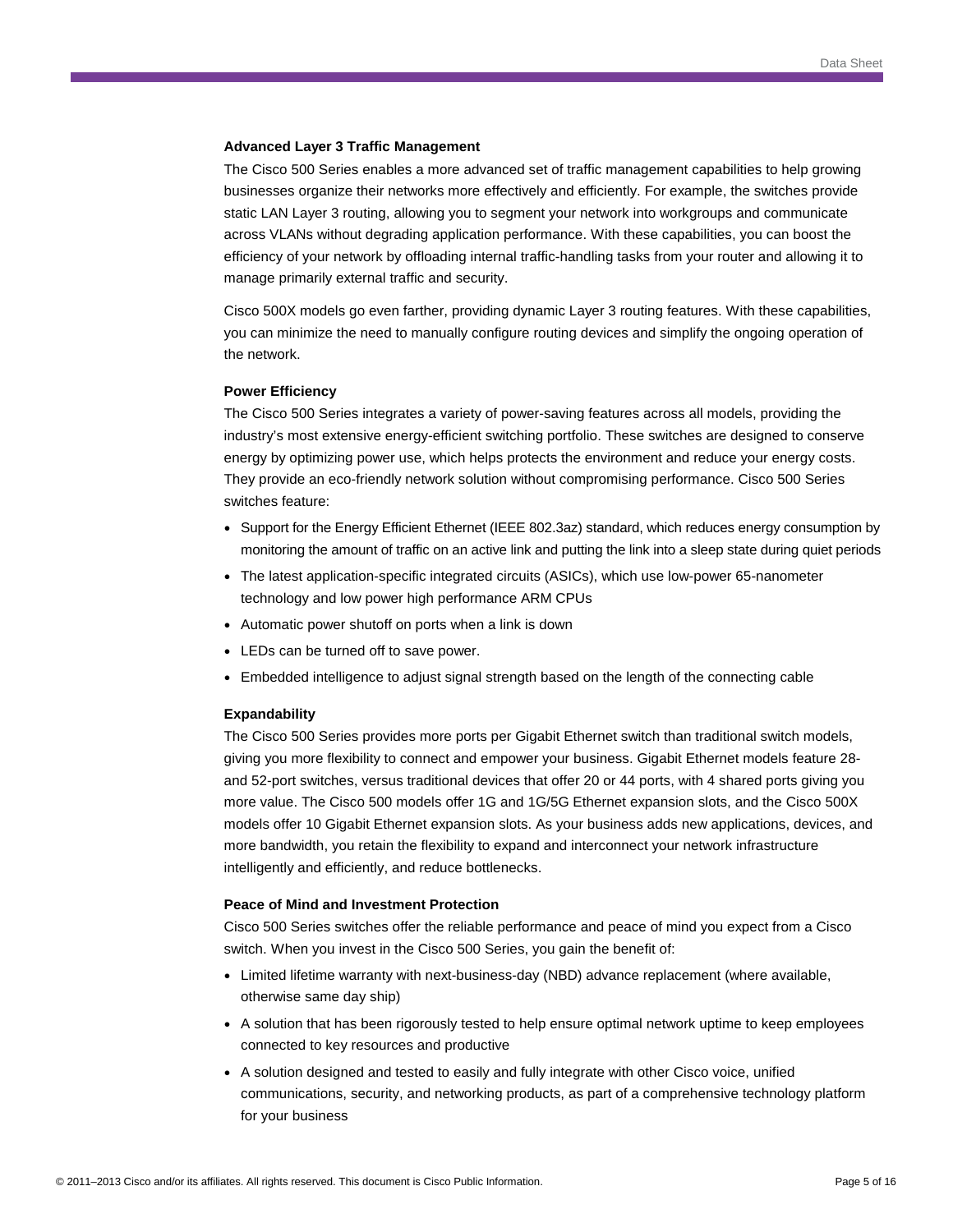#### **Cisco Limited Lifetime Hardware Warranty**

Cisco 500 Series switches offer a limited lifetime hardware warranty with NBD advance replacement (where available; otherwise same day ship) and a limited lifetime warranty for fans and power supplies. In addition, Cisco offers software application updates for bug fixes for the warranty term, and telephone technical support at no charge for the first 12 months following the date of purchase. To download software updates, go to [www.cisco.com/cisco/web/download/index.html](http://www.cisco.com/cisco/web/download/index.html).

Product warranty terms and other information applicable to Cisco products are available at [www.cisco.com/go/warranty](http://www.cisco.com/go/warranty).

#### **World-Class Service and Support**

Your time is valuable, especially when you have a problem affecting your business. Cisco 500 Series switches are backed by the Cisco Small Business Support Service, which provides affordable peace-ofmind coverage. This subscription-based service helps you protect your investment and derive maximum value from Cisco Small Business products. Delivered by Cisco and backed by your trusted partner, this comprehensive service includes software updates and access to the Cisco Small Business Support Center, and it extends technical service to three years.

Cisco Small Business products are supported by professionals in the Cisco Small Business Support Center, a dedicated resource for small business customers and networks, with locations worldwide that are specifically trained to understand your needs. You also have access to extensive technical and product information through the Cisco Small Business Support Community, an online forum that enables you to collaborate with your peers and reach Cisco technical experts for support information.

## Product Specifications

#### **Table 1.**

| <b>Feature</b>                                   | <b>Description</b>                                                                                                                                                                                          |                                       |                                  |  |
|--------------------------------------------------|-------------------------------------------------------------------------------------------------------------------------------------------------------------------------------------------------------------|---------------------------------------|----------------------------------|--|
| Performance                                      |                                                                                                                                                                                                             |                                       |                                  |  |
| Switching capacity and<br>forwarding rate        | <b>Product Name</b>                                                                                                                                                                                         | Capacity in mpps<br>(64-byte packets) | <b>Switching Capacity (Gbps)</b> |  |
| All switches are wire-speed and<br>non-blocking. | SF500-24                                                                                                                                                                                                    | 9.52                                  | 28.8                             |  |
|                                                  | SF500-24P                                                                                                                                                                                                   | 9.52                                  | 28.8                             |  |
|                                                  | SF500-48                                                                                                                                                                                                    | 13.10                                 | 33.6                             |  |
|                                                  | SF500-48P                                                                                                                                                                                                   | 13.10                                 | 33.6                             |  |
|                                                  | SG500-28                                                                                                                                                                                                    | 41.67                                 | 72                               |  |
|                                                  | SG500-28P                                                                                                                                                                                                   | 41.67                                 | 72                               |  |
|                                                  | SG500-52                                                                                                                                                                                                    | 77.38                                 | 120                              |  |
|                                                  | SG500-52P                                                                                                                                                                                                   | 77.38                                 | 120                              |  |
|                                                  | SG500X-24                                                                                                                                                                                                   | 95.24                                 | 128                              |  |
|                                                  | SG500X-24P                                                                                                                                                                                                  | 95.24                                 | 128                              |  |
|                                                  | SG500X-48                                                                                                                                                                                                   | 130.95                                | 176                              |  |
|                                                  | SG500X-48P                                                                                                                                                                                                  | 130.95                                | 176                              |  |
| Layer 2 Switching                                |                                                                                                                                                                                                             |                                       |                                  |  |
| Spanning Tree Protocol                           | Standard 802.1d Spanning Tree Support<br>Fast convergence using 802.1w (Rapid Spanning Tree [RSTP]), enabled by default<br>Multiple spanning tree instances using 802.1s (MSTP). 16 instances are supported |                                       |                                  |  |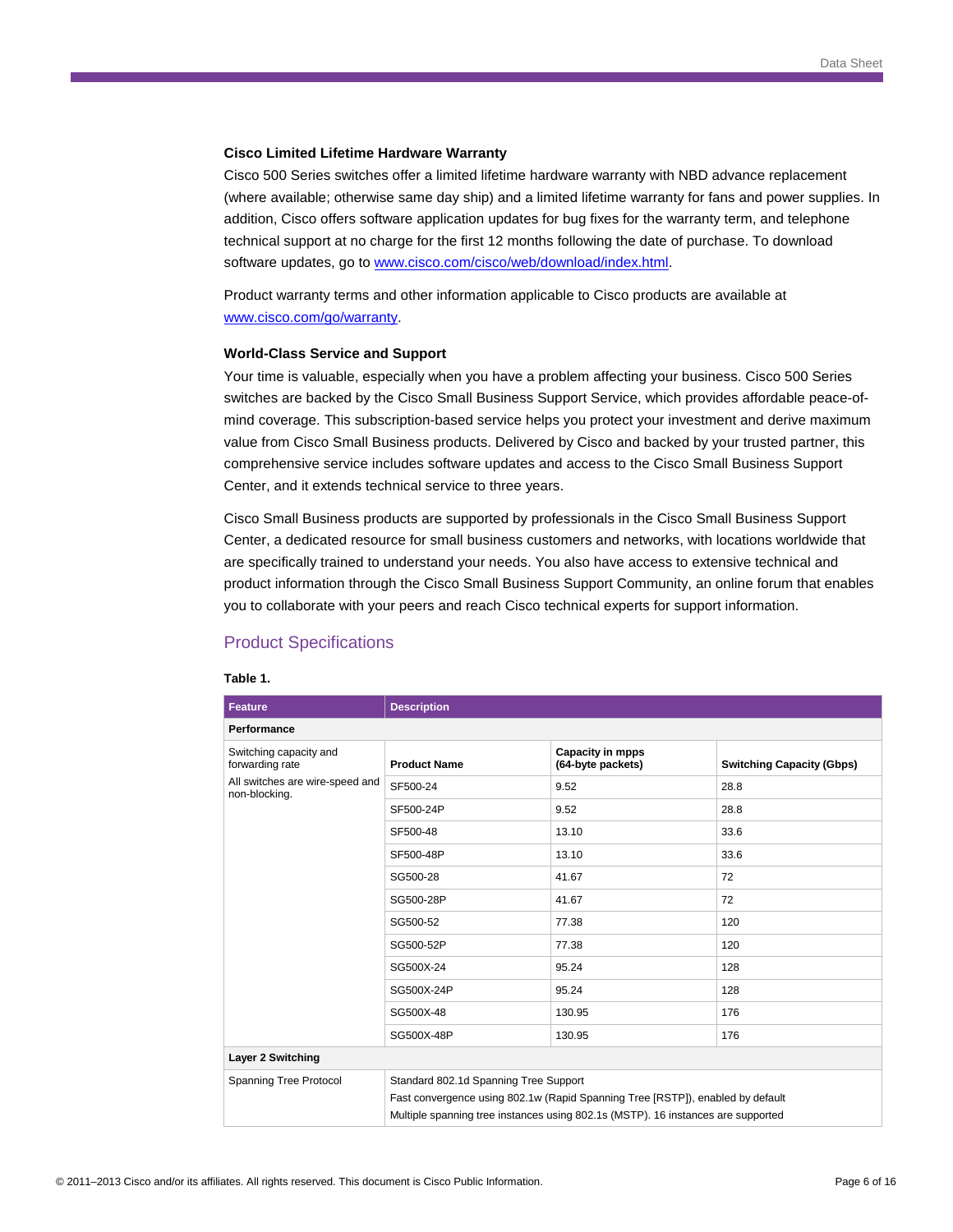| <b>Feature</b>                                     | <b>Description</b>                                                                                                                                                                                                                                               |
|----------------------------------------------------|------------------------------------------------------------------------------------------------------------------------------------------------------------------------------------------------------------------------------------------------------------------|
| Port grouping/link aggregation                     | Support for IEEE 802.3ad Link Aggregation Control Protocol (LACP)                                                                                                                                                                                                |
|                                                    | • Up to 32 groups                                                                                                                                                                                                                                                |
|                                                    | • Up to 8 ports per group with 16 candidate ports for each (dynamic) 802.3ad LAG                                                                                                                                                                                 |
| VLAN                                               | Support for up to 4096 VLANs simultaneously<br>Port-based and 802.1Q tag-based VLANs                                                                                                                                                                             |
|                                                    | MAC-based VLAN                                                                                                                                                                                                                                                   |
|                                                    | Management VLAN                                                                                                                                                                                                                                                  |
|                                                    | PVE (Private VLAN Edge), also known as Protected Port, with multiple uplinks                                                                                                                                                                                     |
|                                                    | <b>Guest VLAN</b><br>Unauthenticated VLAN                                                                                                                                                                                                                        |
|                                                    | Protocol-based VLAN                                                                                                                                                                                                                                              |
|                                                    | <b>CPE VLAN</b>                                                                                                                                                                                                                                                  |
|                                                    | Dynamic VLAN assignment via Radius server along with 802.1x client authentication                                                                                                                                                                                |
| Voice VLAN                                         | Voice traffic is automatically assigned to a voice-specific VLAN and treated with appropriate levels of<br>QoS. Auto voice capabilities deliver network-wide zero touch deployment of voice endpoints and call<br>control devices.                               |
| Multicast TV VLAN                                  | Multicast TV VLAN allows the single multicast VLAN to be shared in the network while subscribers<br>remain in separate VLANs. This feature is also known as Multicast VLAN Registration (MVR).                                                                   |
| Q-in-Q                                             | VLANs transparently cross over a service provider network while isolating traffic among customers.                                                                                                                                                               |
| GVRP/GARP                                          | Generic VLAN Registration Protocol (GVRP) and Generic Attribute Registration Protocol (GARP)<br>enable automatic propagation and configuration of VLANs in a bridged domain.                                                                                     |
| DHCP Relay at Layer 2                              | Relay of DHCP traffic to DHCP server in a different VLAN. Works with DHCP Option 82.                                                                                                                                                                             |
| IGMP (versions 1, 2, and 3)<br>snooping            | Internet Group Management Protocol (IGMP) limits bandwidth-intensive multicast traffic to only the<br>requesters; supports 1K (1024) and 4K (for SG500X in native mode) multicast groups (source-specific<br>multicasting is also supported).                    |
| IGMP querier                                       | IGMP querier is used to support a Layer 2 multicast domain of snooping switches in the absence of a<br>multicast router.                                                                                                                                         |
| HOL blocking                                       | Head-of-line (HOL) blocking.                                                                                                                                                                                                                                     |
| Jumbo Frames                                       | Frames up to 9K (9216) bytes in length.                                                                                                                                                                                                                          |
| Layer 3                                            |                                                                                                                                                                                                                                                                  |
| IPv4 routing                                       | Wirespeed routing of IPv4 packets<br>Up to 2K (2048) static routes and up to 256 IP interfaces                                                                                                                                                                   |
| Wirespeed IPv6 Static Routing                      | Up to 2K (2048) static routes and up to 128 IPv6 interfaces                                                                                                                                                                                                      |
| CIDR                                               | Support for Classless Inter-Domain Routing                                                                                                                                                                                                                       |
| RIP v2 (on 500X)                                   | Support for Routing Information Protocol version 2, for dynamic routing                                                                                                                                                                                          |
| VRRP (on 500X)                                     | Virtual Router Redundancy Protocol (VRRP) delivers improved availability in a Layer 3 network by<br>providing redundancy of the default gateway servicing hosts on the network. VRRP versions 2 and 3<br>are supported. Up to 255 virtual routers are supported. |
| <b>DHCP Server</b>                                 | Switch functions as an IPv4 DHCP Server serving IP addresses for multiple DHCP pools/scopes                                                                                                                                                                      |
| DHCP Relay at Layer 3                              | Relay of DHCP traffic across IP domains.                                                                                                                                                                                                                         |
| User Datagram Protocol (UDP)<br>Relay              | Relay of broadcast information across Layer 3 domains for application discovery or relaying of<br>BOOTP/DHCP packets.                                                                                                                                            |
| Stacking                                           |                                                                                                                                                                                                                                                                  |
| Hardware stack                                     | Up to 8 units in a stack. Up to 416 ports managed as a single system with hardware failover.                                                                                                                                                                     |
| High availability                                  | Fast stack failover delivers minimal traffic loss.                                                                                                                                                                                                               |
| Plug-and-play stacking<br>configuration/management | Master/backup for resilient stack control<br>Auto-numbering<br>Hot swap of units in stack<br>Ring and chain stacking options<br>Auto stacking port speed                                                                                                         |
|                                                    | Flexible stacking port options                                                                                                                                                                                                                                   |
| High-speed stack interconnects                     | Cost-effective 5G copper and high-speed 10G Fiber and Copper interfaces.                                                                                                                                                                                         |
| Hybrid stack                                       | A mix of SF500, SG500, and SG500X in the same stack (10/100, Gigabit, and 10 Gigabit).                                                                                                                                                                           |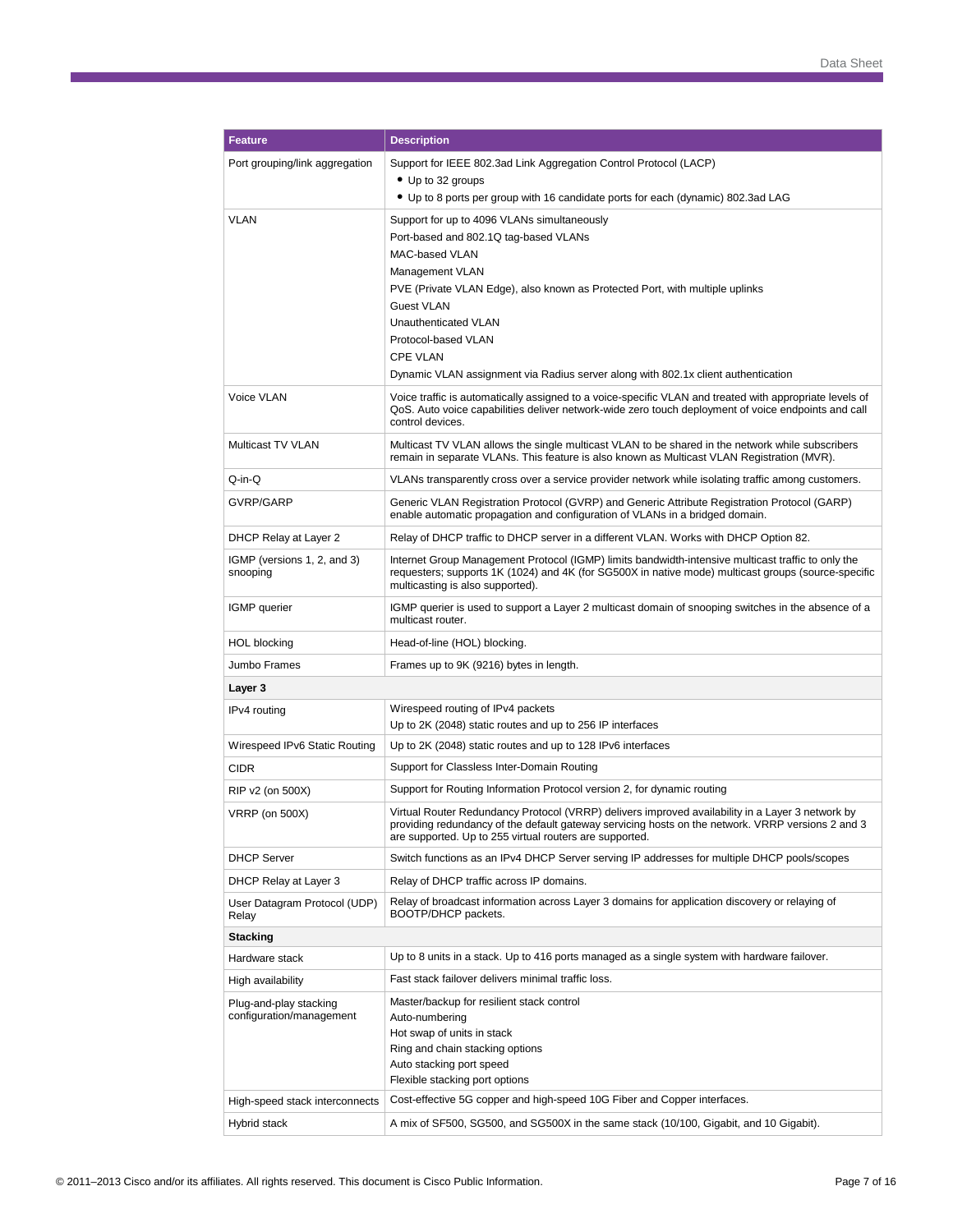| <b>Feature</b>                                  | <b>Description</b>                                                                                                                                                                                                                                                                                                                                                                                                                                        |
|-------------------------------------------------|-----------------------------------------------------------------------------------------------------------------------------------------------------------------------------------------------------------------------------------------------------------------------------------------------------------------------------------------------------------------------------------------------------------------------------------------------------------|
| Security                                        |                                                                                                                                                                                                                                                                                                                                                                                                                                                           |
| SSH                                             | SSH is a secure replacement for Telnet traffic. SCP also uses SSH. SSH versions 1 and 2<br>are supported.                                                                                                                                                                                                                                                                                                                                                 |
| SSL                                             | Secure Sockets Layer (SSL) encrypts all HTTPS traffic, allowing secure access to the browser-based<br>management GUI in the switch.                                                                                                                                                                                                                                                                                                                       |
| <b>IEEE 802.1X</b><br>(Authenticator role)      | RADIUS authentication and accounting, MD5 hash, guest VLAN, unauthenticated VLAN,<br>single/multiple host mode and single/multiple sessions<br>Supports time-based 802.1X<br>Dynamic VLAN assignment                                                                                                                                                                                                                                                      |
| STP BPDU Guard                                  | A security mechanism to protect the networks from invalid configurations. A port enabled for Bridge<br>Protocol Data Unit (BPDU) Guard is shut down if a BPDU message is received on that port. This<br>avoids accidental topology loops.                                                                                                                                                                                                                 |
| <b>STP Root Guard</b>                           | This prevents edge devices not in the network administrator's control from becoming Spanning Tree<br>Protocol root nodes.                                                                                                                                                                                                                                                                                                                                 |
| DHCP snooping                                   | Filters out DHCP messages with unregistered IP addresses and/or from unexpected or untrusted<br>interfaces. This prevents rogue devices from behaving as a DHCP Server.                                                                                                                                                                                                                                                                                   |
| IP Source Guard (IPSG)                          | When IP Source Guard is enabled at a port, the switch filters out IP packets received from the port if<br>the source IP addresses of the packets have not been statically configured or dynamically learned<br>from DHCP snooping. This prevents IP Address Spoofing.                                                                                                                                                                                     |
| Dynamic ARP Inspection (DAI)                    | The switch discards ARP packets from a port if there are no static or dynamic IP/MAC bindings or if<br>there is a discrepancy between the source or destination address in the ARP packet. This prevents<br>man-in-the-middle attacks.                                                                                                                                                                                                                    |
| IP/Mac/Port Binding (IPMB)                      | The features (DHCP Snooping, IP Source Guard, and Dynamic ARP Inspection) above work together<br>to prevent DoS attacks in the network, thereby increasing network availability                                                                                                                                                                                                                                                                           |
| Secure Core Technology (SCT)                    | Ensures that the switch will receive and process management and protocol traffic no matter how much<br>traffic is received.                                                                                                                                                                                                                                                                                                                               |
| Secure Sensitive Data (SSD)                     | A mechanism to manage sensitive data (such as passwords, keys, etc.) securely on the switch,<br>populating this data to other devices, and secure autoconfig. Access to view the sensitive data as<br>plaintext or encrypted is provided according to the user configured access level and the access<br>method of the user.                                                                                                                              |
| Layer 2 isolation (PVE) with<br>community VLAN* | Private VLAN Edge provides security and isolation between switch ports, which helps ensure that<br>users cannot snoop on other users' traffic; supports multiple uplinks.                                                                                                                                                                                                                                                                                 |
| Port security                                   | Ability to lock Source MAC addresses to ports, and limit the number of learned MAC addresses.                                                                                                                                                                                                                                                                                                                                                             |
| RADIUS/TACACS+                                  | Supports RADIUS and TACACS authentication. Switch functions as a client.                                                                                                                                                                                                                                                                                                                                                                                  |
| RADIUS accounting                               | The RADIUS accounting functions allow data to be sent at the start and end of services, indicating the<br>amount of resources (such as time, packets, bytes, and so on) used during the session.                                                                                                                                                                                                                                                          |
| Storm control                                   | Broadcast, multicast, and unknown unicast.                                                                                                                                                                                                                                                                                                                                                                                                                |
| DoS prevention                                  | Denial-of-Service (DoS) attack prevention.                                                                                                                                                                                                                                                                                                                                                                                                                |
| Congestion avoidance                            | A TCP congestion avoidance algorithm is required to minimize and prevent global TCP loss<br>synchronization.                                                                                                                                                                                                                                                                                                                                              |
| Multiple user privilege levels<br>in CLI        | Levels 1, 7, and 15 privilege levels.                                                                                                                                                                                                                                                                                                                                                                                                                     |
| ACLs                                            | Support for up to 2K (2048) rules on 500 Series and 3K (3072) on 500X series.<br>Drop or rate limit based on source and destination MAC, VLAN ID or IP address, protocol, port,<br>DSCP/IP precedence, TCP/ User Datagram Protocol (UDP) source and destination ports, 802.1p<br>priority, Ethernet type, Internet Control Message Protocol (ICMP) packets, Internet Group<br>Management Protocol (IGMP) packets, TCP flag.<br>Time-based ACLs supported. |
| <b>Quality of Service</b>                       |                                                                                                                                                                                                                                                                                                                                                                                                                                                           |
| Priority levels                                 | 8 hardware queues                                                                                                                                                                                                                                                                                                                                                                                                                                         |
| Scheduling                                      | Strict Priority and weighted round-robin (WRR)                                                                                                                                                                                                                                                                                                                                                                                                            |
| Class of service                                | Port based; 802.1p VLAN priority based; IPv4/v6 IP precedence/ToS/DSCP based; DiffServ;<br>classification and re-marking ACLs, Trusted QoS                                                                                                                                                                                                                                                                                                                |
|                                                 | Queue assignment based on differentiated services code point (DSCP) and class of service<br>(802.1p/CoS)                                                                                                                                                                                                                                                                                                                                                  |
| Rate limiting                                   | Ingress policer; egress shaping and ingress rate control; per VLAN, per port, and flow based                                                                                                                                                                                                                                                                                                                                                              |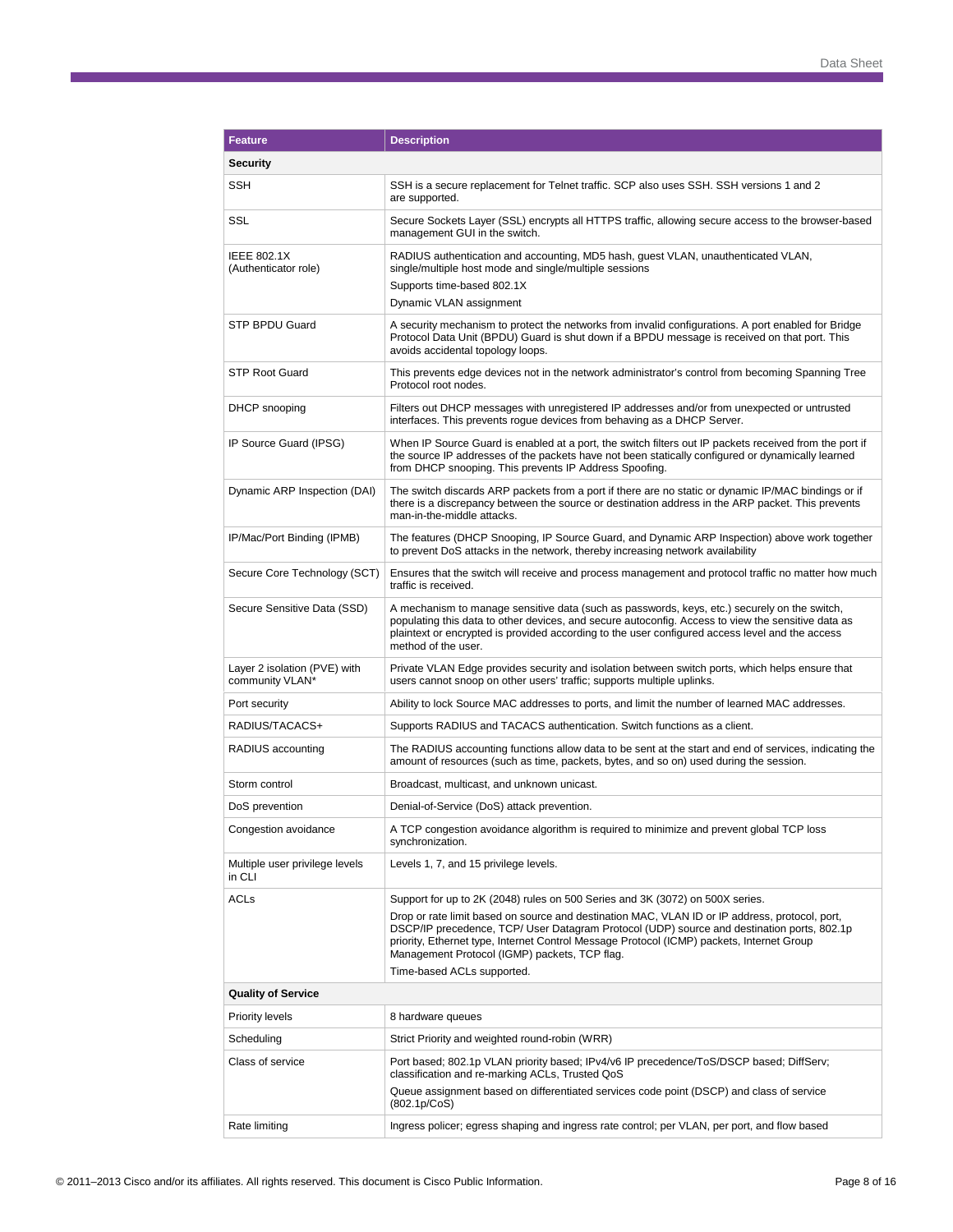| <b>Feature</b>                                      | <b>Description</b>                                                                                                                                                                                                                                                                                                                                                                                                                                                                                                                                                                                                                                                                                                                                                                                                                                                                                                                                                                                                                                                                                                                                      |                                                                                                                                                                                                                                            |  |  |
|-----------------------------------------------------|---------------------------------------------------------------------------------------------------------------------------------------------------------------------------------------------------------------------------------------------------------------------------------------------------------------------------------------------------------------------------------------------------------------------------------------------------------------------------------------------------------------------------------------------------------------------------------------------------------------------------------------------------------------------------------------------------------------------------------------------------------------------------------------------------------------------------------------------------------------------------------------------------------------------------------------------------------------------------------------------------------------------------------------------------------------------------------------------------------------------------------------------------------|--------------------------------------------------------------------------------------------------------------------------------------------------------------------------------------------------------------------------------------------|--|--|
| Standards                                           |                                                                                                                                                                                                                                                                                                                                                                                                                                                                                                                                                                                                                                                                                                                                                                                                                                                                                                                                                                                                                                                                                                                                                         |                                                                                                                                                                                                                                            |  |  |
| Standards                                           | IEEE 802.3 10BASE-T Ethernet, IEEE 802.3u 100BASE-TX Fast Ethernet, IEEE 802.3ab 1000BASE-<br>T Gigabit Ethernet, IEEE 802.3ad Link Aggregation Control Protocol, IEEE 802.3z Gigabit Ethernet,<br>IEEE 802.3x Flow Control, IEEE 802.3 ad LACP, IEEE 802.1D (STP, GARP and GVRP), IEEE<br>802.1Q/p VLAN, IEEE 802.1w Rapid STP, IEEE 802.1s Multiple STP, IEEE 802.1X Port Access<br>Authentication, IEEE 802.3af, IEEE 802.3at, RFC 768, RFC 783, RFC 791, RFC 792, RFC 793, RFC<br>813, RFC 879, RFC 896, RFC 826, RFC 854, RFC 855, RFC 856, RFC 858, RFC 894, RFC 919,<br>RFC 922, RFC 920, RFC 950, RFC 951, RFC 1042, RFC 1071, RFC 1123, RFC 1141, RFC 1155,<br>RFC 1157, RFC 1350, RFC 1533, RFC 1541, RFC 1542, RFC 1624, RFC 1700, RFC 1867, RFC<br>2030, RFC 2616, RFC 2131, RFC 2132, RFC 3164, RFC 3411, RFC 3412, RFC 3413, RFC 3414,<br>RFC 3415, RFC 2576, RFC 4330, RFC 1213, RFC 1215, RFC 1286, RFC 1442, RFC 1451, RFC<br>1493, RFC 1573, RFC 1643, RFC 1757, RFC 1907, RFC 2011, RFC 2012, RFC 2013, RFC 2233,<br>RFC 2618, RFC 2665, RFC 2666, RFC 2674, RFC 2737, RFC 2819, RFC 2863, RFC 1157, RFC<br>1493, RFC 1215, RFC 3416 |                                                                                                                                                                                                                                            |  |  |
| IPv6                                                |                                                                                                                                                                                                                                                                                                                                                                                                                                                                                                                                                                                                                                                                                                                                                                                                                                                                                                                                                                                                                                                                                                                                                         |                                                                                                                                                                                                                                            |  |  |
| IP <sub>v6</sub>                                    | IPv6 Host Mode<br>IPv6 over Ethernet<br>Dual IPv6/IPv4 stack<br>IPv6 Neighbor and Router Discovery (ND)<br>IPv6 Stateless Address Autoconfiguration<br>Path MTU Discovery<br>Duplicate Address Detection (DAD)<br>ICMP <sub>v6</sub><br>IPv6 over IPv4 network with ISATAP tunnel support                                                                                                                                                                                                                                                                                                                                                                                                                                                                                                                                                                                                                                                                                                                                                                                                                                                               |                                                                                                                                                                                                                                            |  |  |
|                                                     | USGv6 and IPv6 Gold Logo certified                                                                                                                                                                                                                                                                                                                                                                                                                                                                                                                                                                                                                                                                                                                                                                                                                                                                                                                                                                                                                                                                                                                      |                                                                                                                                                                                                                                            |  |  |
| IPv6 QoS                                            | Prioritize IPv6 packets in hardware                                                                                                                                                                                                                                                                                                                                                                                                                                                                                                                                                                                                                                                                                                                                                                                                                                                                                                                                                                                                                                                                                                                     |                                                                                                                                                                                                                                            |  |  |
| IP <sub>v6</sub> ACL                                | Drop or Rate Limit IPv6 packets in hardware                                                                                                                                                                                                                                                                                                                                                                                                                                                                                                                                                                                                                                                                                                                                                                                                                                                                                                                                                                                                                                                                                                             |                                                                                                                                                                                                                                            |  |  |
| Multicast Listener Discovery<br>(MLD v1/2) snooping | Deliver IPv6 multicast packets only to the required receivers                                                                                                                                                                                                                                                                                                                                                                                                                                                                                                                                                                                                                                                                                                                                                                                                                                                                                                                                                                                                                                                                                           |                                                                                                                                                                                                                                            |  |  |
| IPv6 applications                                   | Web/SSL, Telnet Server/SSH, Ping, Traceroute, SNTP, TFTP, SNMP, RADIUS, Syslog, DNS client,<br>DHCP Client, DHCP Autoconfig, IPv6 DHCP Relay, TACACS                                                                                                                                                                                                                                                                                                                                                                                                                                                                                                                                                                                                                                                                                                                                                                                                                                                                                                                                                                                                    |                                                                                                                                                                                                                                            |  |  |
| IPv6 RFC supported                                  | RFC 4443 (which obsoletes RFC 2463) - ICMPv6<br>RFC 4291 (which obsoletes RFC 3513) - IPv6 Address Architecture<br>RFC 4291 - IP Version 6 Addressing Architecture<br>RFC 2460 - IPv6 Specification<br>RFC 4861 (which obsoletes RFC 2461) – Neighbor Discovery for IPv6<br>RFC 4862 (which obsoletes RFC 2462) - IPv6 Stateless Address Auto-configuration<br>RFC 1981 - Path MTU Discovery<br>RFC 4007 - IPv6 Scoped Address Architecture<br>RFC 3484 - Default address selection mechanism<br>RFC 5214 (which obsoletes RFC 4214) - ISATAP tunneling<br>RFC 4293 - MIB IPv6: Textual Conventions and General Group<br>RFC 3595 - Textual Conventions for IPv6 Flow Label                                                                                                                                                                                                                                                                                                                                                                                                                                                                             |                                                                                                                                                                                                                                            |  |  |
| <b>Management</b>                                   |                                                                                                                                                                                                                                                                                                                                                                                                                                                                                                                                                                                                                                                                                                                                                                                                                                                                                                                                                                                                                                                                                                                                                         |                                                                                                                                                                                                                                            |  |  |
| Web user interface                                  | Built-in switch configuration utility for easy browser-based device configuration (HTTP/HTTPS).<br>Supports configuration, system dashboard, system maintenance and monitoring.                                                                                                                                                                                                                                                                                                                                                                                                                                                                                                                                                                                                                                                                                                                                                                                                                                                                                                                                                                         |                                                                                                                                                                                                                                            |  |  |
| <b>SNMP</b>                                         | SNMP versions 1, 2c, and 3 with support for traps, and SNMP v3 User-based Security Model (USM)                                                                                                                                                                                                                                                                                                                                                                                                                                                                                                                                                                                                                                                                                                                                                                                                                                                                                                                                                                                                                                                          |                                                                                                                                                                                                                                            |  |  |
| <b>Standard MIBs</b>                                | lldp-MIB<br>lldpextdot1-MIB<br>lldpextdot3-MIB<br>lldpextmed-MIB<br>rfc2674-MIB<br>rfc2575-MIB<br>rfc2573-MIB<br>rfc2233-MIB<br>rfc2013-MIB<br>rfc2012-MIB<br>rfc2011-MIB<br>RFC-1212                                                                                                                                                                                                                                                                                                                                                                                                                                                                                                                                                                                                                                                                                                                                                                                                                                                                                                                                                                   | rfc2665-MIB<br>rfc2668-MIB<br>rfc2737-MIB<br>rfc3621-MIB<br>rfc4668-MIB<br>rfc4670-MIB<br>trunk-MIB<br>tunnel-MIB<br>udp-MIB<br>draft-ietf-bridge-8021x-MIB<br>draft-ietf-bridge-rstpmib-04-MIB<br>draft-ietf-hubmib-etherif-mib-v3-00-MIB |  |  |
|                                                     | RFC-1215                                                                                                                                                                                                                                                                                                                                                                                                                                                                                                                                                                                                                                                                                                                                                                                                                                                                                                                                                                                                                                                                                                                                                | ianaaddrfamnumbers-MIB                                                                                                                                                                                                                     |  |  |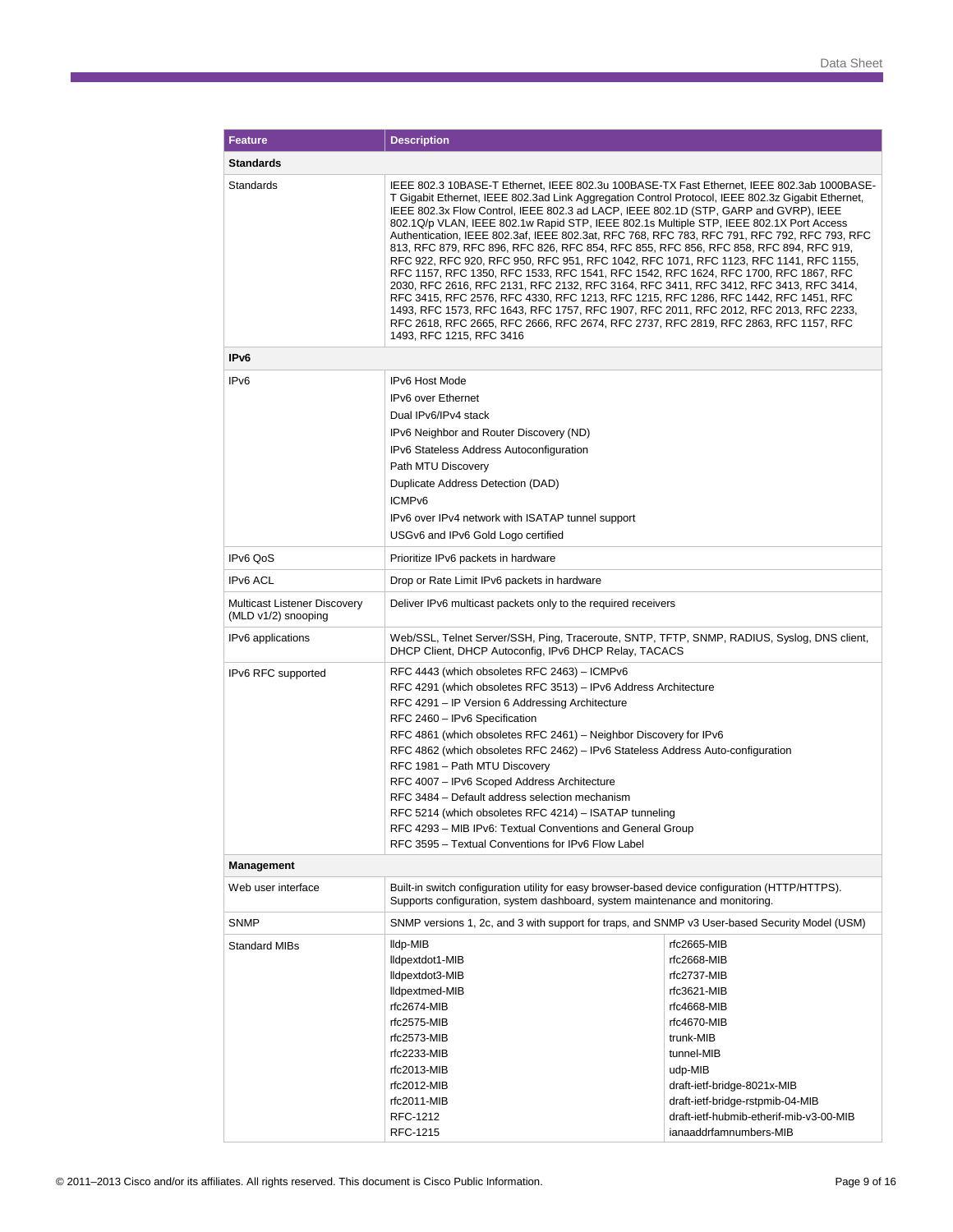| <b>Feature</b>      | <b>Description</b>                |                                      |
|---------------------|-----------------------------------|--------------------------------------|
|                     | SNMP <sub>v2</sub> -CONF          | ianaifty-MIB                         |
|                     | SNMP <sub>v2</sub> -TC            | ianaprot-MIB                         |
|                     | p-bridge-MIB                      | inet-address-MIB                     |
|                     | q-bridge-MIB                      | ip-forward-MIB                       |
|                     | rfc1389-MIB                       |                                      |
|                     |                                   | ip-MIB                               |
|                     | rfc1493-MIB                       | RFC1155-SMI                          |
|                     | rfc1611-MIB                       | RFC1213-MIB                          |
|                     | rfc1612-MIB                       | SNMPv2-MIB                           |
|                     | rfc1850-MIB                       | SNMP <sub>v2</sub> -SMI              |
|                     | rfc1907-MIB                       | SNMPv2-TM                            |
|                     | rfc2571-MIB                       | RMON-MIB                             |
|                     | rfc2572-MIB                       | rfc1724-MIB                          |
|                     | $rfc2574-MIB$                     | dcb-raj-DCBX-MIB-1108-MIB            |
|                     | rfc2576-MIB                       | rfc1213-MIB                          |
|                     | rfc2613-MIB                       | rfc1757-MIB                          |
| <b>Private MIBs</b> | CISCOSB-Ildp-MIB                  | CISCOSB-iprouter-MIB                 |
|                     | CISCOSB-brgmulticast-MIB          | CISCOSB-ipv6-MIB                     |
|                     | CISCOSB-bridgemibobjects-MIB      | CISCOSB-mnginf-MIB                   |
|                     | CISCOSB-bonjour-MIB               | CISCOSB-Icli-MIB                     |
|                     | CISCOSB-dhcpcl-MIB                | CISCOSBlocalization-MIB              |
|                     | CISCOSB-MIB                       | CISCOSB-mcmngr-MIB                   |
|                     |                                   |                                      |
|                     | CISCOSB-wrandomtaildrop-MIB       | CISCOSB-mng-MIB                      |
|                     | CISCOSB-traceroute-MIB            | CISCOSB-physdescription-MIB          |
|                     | CISCOSB-telnet-MIB                | CISCOSB-PoE-MIB                      |
|                     | CISCOSB-stormctrl-MIB             | CISCOSB-protectedport-MIB            |
|                     | CISCOSBssh-MIB                    | CISCOSB-rmon-MIB                     |
|                     | CISCOSB-socket-MIB                | CISCOSB-rs232-MIB                    |
|                     | CISCOSB-sntp-MIB                  | CISCOSB-SecuritySuite-MIB            |
|                     | CISCOSB-smon-MIB                  | CISCOSB-snmp-MIB                     |
|                     | CISCOSB-phy-MIB                   | CISCOSB-specialbpdu-MIB              |
|                     | CISCOSB-multisessionterminal-MIB  | CISCOSB-banner-MIB                   |
|                     | CISCOSB-mri-MIB                   | CISCOSB-syslog-MIB                   |
|                     | CISCOSB-jumboframes-MIB           | CISCOSB-TcpSession-MIB               |
|                     | CISCOSB-gvrp-MIB                  | CISCOSB-traps-MIB                    |
|                     | CISCOSB-endofmib-MIB              | CISCOSB-trunk-MIB                    |
|                     | CISCOSB-dot1x-MIB                 | CISCOSB-tuning-MIB                   |
|                     | CISCOSB-deviceparams-MIB          | CISCOSB-tunnel-MIB                   |
|                     |                                   |                                      |
|                     | CISCOSB-cli-MIB                   | CISCOSB-udp-MIB                      |
|                     | CISCOSB-cdb-MIB                   | CISCOSB-vlan-MIB                     |
|                     | CISCOSB-brgmacswitch-MIB          | CISCOSB-ipstdacl-MIB                 |
|                     | CISCOSB-3sw2swtables-MIB          | CISCOSB-eee-MIB                      |
|                     | CISCOSB-smartPorts-MIB            | CISCOSB-ssl-MIB                      |
|                     | CISCOSB-tbi-MIB                   | CISCOSB-digitalkeymanage-MIB         |
|                     | CISCOSB-macbaseprio-MIB           | CISCOSB-qosclimib-MIB                |
|                     | CISCOSB-env mib-MIB               | CISCOSB-vrrp-MIB                     |
|                     | CISCOSB-policy-MIB                | CISCOSB-tbp-MIB                      |
|                     | CISCOSB-sensor-MIB                | CISCOSB-stack-MIB                    |
|                     | CISCOSB-aaa-MIB                   | CISCOSMB-MIB                         |
|                     | CISCOSB-application-MIB           | CISCOSB-secsd-MIB                    |
|                     | CISCOSB-bridgesecurity-MIB        | CISCOSB-draft-ietf-entmib-sensor-MIB |
|                     | CISCOSB-copy-MIB                  | CISCOSB-draft-ietf-syslog-device-MIB |
|                     | CISCOSB-CpuCounters-MIB           | CISCOSB-rfc2925-MIB                  |
|                     |                                   |                                      |
|                     | CISCOSB-Custom1BonjourService-MIB | CISCOSB-vrrpv3-MIB                   |
|                     | CISCOSB-dhcp-MIB                  | CISCO-SMI-MIB                        |
|                     | CISCOSB-dlf-MIB                   | CISCOSB-DebugCapabilities-MIB        |
|                     | CISCOSB-dnscl-MIB                 | CISCOSB-CDP-MIB                      |
|                     | CISCOSB-embweb-MIB                | CISCOSB-vlanVoice-MIB                |
|                     | CISCOSB-fft-MIB                   | CISCOSB-EVENTS-MIB                   |
|                     | CISCOSB-file-MIB                  | CISCOSB-sysmng-MIB                   |
|                     | CISCOSB-greeneth-MIB              | CISCOSB-sct-MIB                      |
|                     | CISCOSB-interfaces-MIB            | CISCO-TC-MIB                         |
|                     | CISCOSB-interfaces_recovery-MIB   | CISCO-VTP-MIB                        |
|                     | CISCOSB-ip-MIB                    | CISCO-CDP-MIB                        |
|                     |                                   |                                      |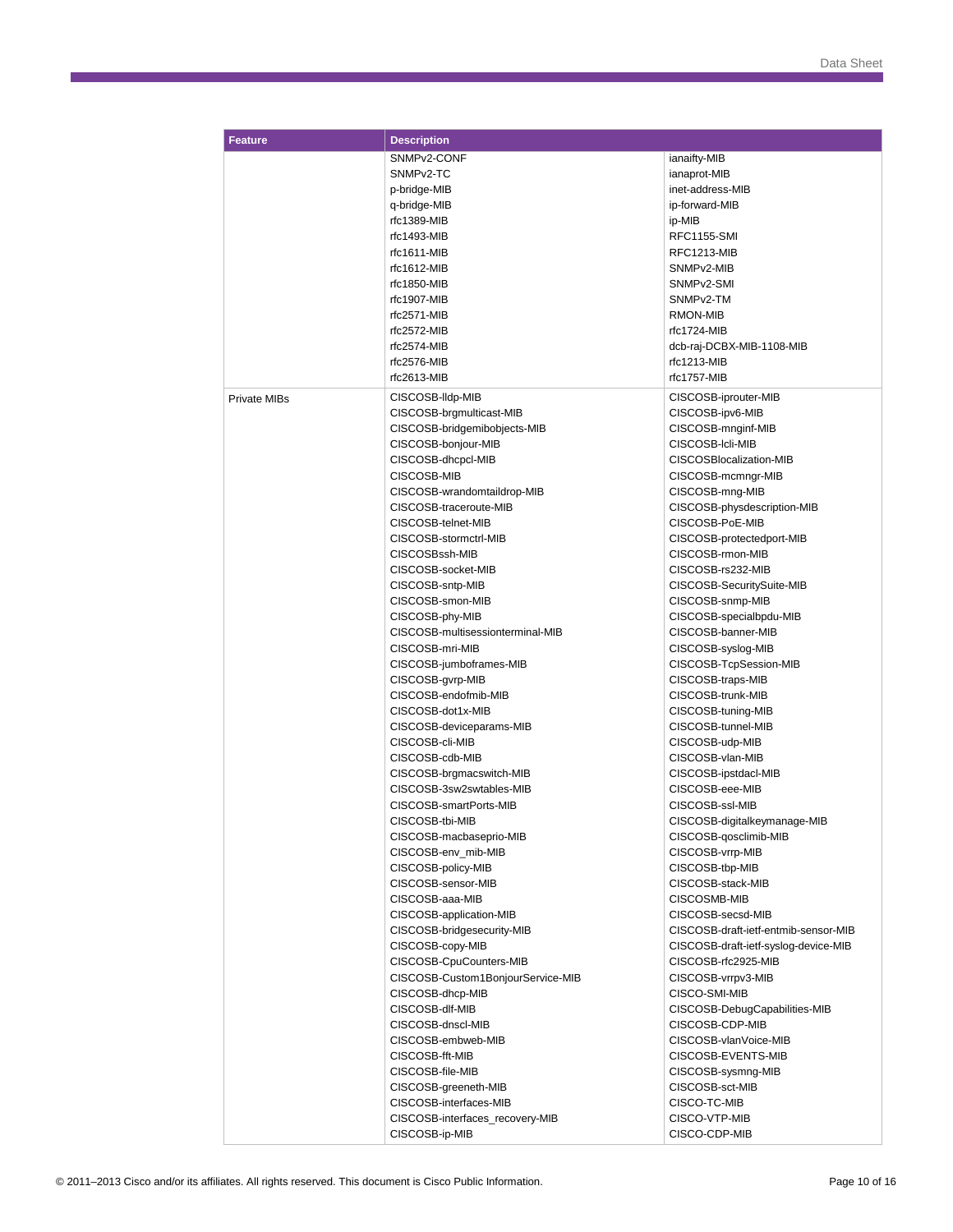| <b>Feature</b>                                             | <b>Description</b>                                                                                                                                                                                                                                                                            |  |
|------------------------------------------------------------|-----------------------------------------------------------------------------------------------------------------------------------------------------------------------------------------------------------------------------------------------------------------------------------------------|--|
| <b>RMON</b>                                                | Embedded RMON software agent supports 4 RMON groups (history, statistics, alarms, and events)<br>for enhanced traffic management, monitoring, and analysis                                                                                                                                    |  |
| IPv4 and IPv6 Dual Stack                                   | Coexistence of both protocol stacks to ease migration                                                                                                                                                                                                                                         |  |
| Firmware upgrade                                           | • Web browser upgrade (HTTP/HTTPS) and TFTP and SCP                                                                                                                                                                                                                                           |  |
|                                                            | • Upgrade can be initiated through console port as well                                                                                                                                                                                                                                       |  |
|                                                            | • Dual images for resilient firmware upgrades                                                                                                                                                                                                                                                 |  |
| Port mirroring                                             | Traffic on a port can be mirrored to another port for analysis with a network analyzer or RMON probe.<br>Up to 8 source ports can be mirrored to one destination port.                                                                                                                        |  |
| <b>VLAN</b> mirroring                                      | Traffic from a VLAN can be mirrored to a port for analysis with a network analyzer or RMON probe. Up<br>to 8 source VLANs can be mirrored to one destination port.                                                                                                                            |  |
| DHCP (Options 12, 66, 67, 82,<br>129, and 150)             | DHCP options facilitate tighter control from a central point (DHCP Server), to obtain IP address, auto<br>configuration (with configuration file download), DHCP Relay, and host name.                                                                                                        |  |
| Auto configuration with Secure<br>Copy (SCP) file download | Enables secure mass deployment with protection of sensitive data.                                                                                                                                                                                                                             |  |
| Text-editable configs                                      | Config files can be edited with a text editor and downloaded to another switch, facilitating easier mass<br>deployment.                                                                                                                                                                       |  |
| Smartports                                                 | Simplified configuration of QoS and security capabilities.                                                                                                                                                                                                                                    |  |
| <b>Auto Smartports</b>                                     | Automatically applies the intelligence delivered through the Smartports roles to the port based on the devices<br>discovered over Cisco Discovery Protocol or LLDP-MED. This facilitates zero touch deployments.                                                                              |  |
| Secure Copy (SCP)                                          | Securely transfer files to and from the switch.                                                                                                                                                                                                                                               |  |
| <b>Textview CLI</b>                                        | Scriptable CLI. A full CLI as well as a menu CLI is supported.                                                                                                                                                                                                                                |  |
| <b>Cloud Services</b>                                      | Support for Cisco Small Business and Cisco OnPlus.                                                                                                                                                                                                                                            |  |
| Localization                                               | Localization of GUI and documentation into multiple languages.                                                                                                                                                                                                                                |  |
| Login banner                                               | Configurable login banners for web as well as CLI.                                                                                                                                                                                                                                            |  |
| Time-based port operation                                  | Link up or down based on user-defined schedule (when the port is administratively up).                                                                                                                                                                                                        |  |
| Other management                                           | Traceroute; single IP management; HTTP/HTTPS; SSH; RADIUS; port mirroring; TFTP upgrade;<br>DHCP client; BOOTP; Simple Network Time Protocol (SNTP); Xmodem upgrade; cable diagnostics;<br>Ping; syslog; Telnet client (SSH secure support); Automatic time settings from Management Station. |  |
| Green (Power Efficiency)                                   |                                                                                                                                                                                                                                                                                               |  |
| <b>Energy Detect</b>                                       | Automatically turns power off on Gigabit Ethernet RJ-45 port when detecting link down.<br>Active mode is resumed without loss of any packets when the switch detects the link is up.                                                                                                          |  |
| Cable length detection                                     | Adjusts the signal strength based on the cable length. Reduces the power consumption for cable<br>shorter than 10m. Supported on Gigabit Ethernet models.                                                                                                                                     |  |
| EEE compliant (802.3az)                                    | Supports IEEE 802.3az on all Gigabit copper ports.                                                                                                                                                                                                                                            |  |
| Disable port LEDs                                          | LEDs can be manually turned off to save on energy.                                                                                                                                                                                                                                            |  |
| General                                                    |                                                                                                                                                                                                                                                                                               |  |
| Jumbo frames                                               | Frame sizes up to 9K (9216) bytes. Bare supported on 10/100 and Gigabit Ethernet interfaces.<br>The default MTU is 2K.                                                                                                                                                                        |  |
| MAC table                                                  | 16K (16384) MAC addresses.                                                                                                                                                                                                                                                                    |  |
| <b>Discovery</b>                                           |                                                                                                                                                                                                                                                                                               |  |
| Bonjour                                                    | The switch advertises itself using the Bonjour protocol.                                                                                                                                                                                                                                      |  |
| LLDP (802.1ab) with LLDP-<br><b>MED</b> extensions         | Link Layer Discovery Protocol (LLDP) allows the switch to advertise its identification, configuration,<br>and capabilities to neighboring devices that store the data in a MIB. LLDP-MED is an enhancement to<br>LLDP that adds the extensions needed for IP phones.                          |  |
| Cisco Discovery Protocol<br>(CDP)                          | The switch advertises itself using the Cisco Discovery Protocol (CDP). It also learns the connected<br>device and its characteristics via CDP.                                                                                                                                                |  |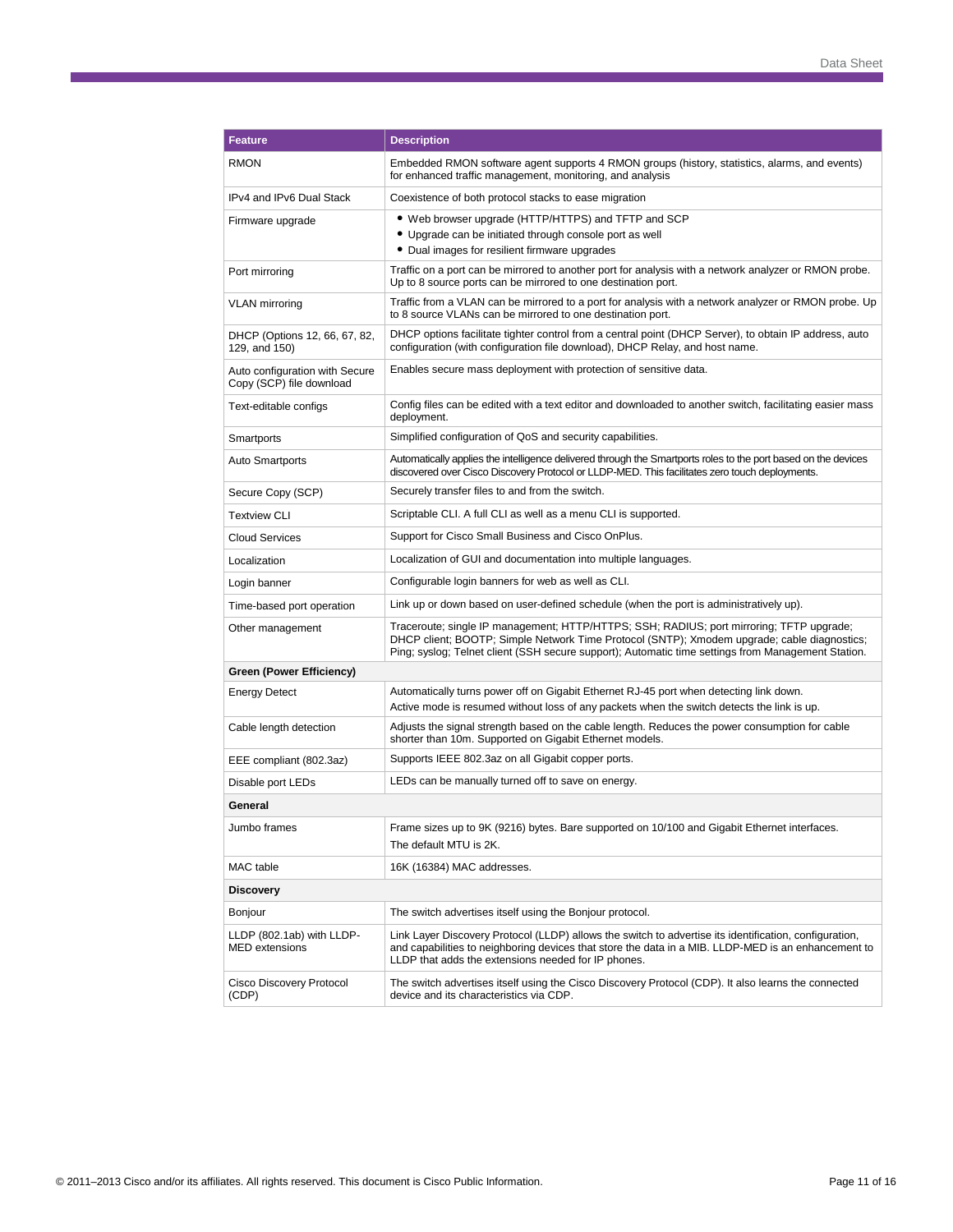| <b>Feature</b>                                                                                   | <b>Description</b>                                                                                                                                                                                                                     |                                             |                                          |                                        |                          |                                  |  |  |
|--------------------------------------------------------------------------------------------------|----------------------------------------------------------------------------------------------------------------------------------------------------------------------------------------------------------------------------------------|---------------------------------------------|------------------------------------------|----------------------------------------|--------------------------|----------------------------------|--|--|
| <b>Product Specifications</b>                                                                    |                                                                                                                                                                                                                                        |                                             |                                          |                                        |                          |                                  |  |  |
| Power over Ethernet (PoE)                                                                        |                                                                                                                                                                                                                                        |                                             |                                          |                                        |                          |                                  |  |  |
| IEEE 802.3af and 802.3at PoE<br>delivered over any of the RJ-45<br>ports within the listed power | Switches support 802.2af, 802.3at, and Cisco pre-standard (legacy) PoE. Maximum power of 30W to<br>any 10/100 or Gigabit base port until the PoE budget for the switch is reached. The total power<br>available for PoE per switch is: |                                             |                                          |                                        |                          |                                  |  |  |
| budgets                                                                                          | <b>Model Name</b>                                                                                                                                                                                                                      | <b>Power Dedicated to PoE</b>               |                                          |                                        |                          | Number of Ports That Support PoE |  |  |
|                                                                                                  | SF500-24                                                                                                                                                                                                                               | N/A                                         |                                          | 0                                      |                          |                                  |  |  |
|                                                                                                  | SF500-24P                                                                                                                                                                                                                              | 180W                                        |                                          | 24                                     |                          |                                  |  |  |
|                                                                                                  | SF500-48                                                                                                                                                                                                                               | 0<br>N/A                                    |                                          |                                        |                          |                                  |  |  |
|                                                                                                  | SF500-48P                                                                                                                                                                                                                              | 375W<br>48                                  |                                          |                                        |                          |                                  |  |  |
|                                                                                                  | SG500-28                                                                                                                                                                                                                               | N/A                                         |                                          |                                        |                          |                                  |  |  |
|                                                                                                  | SG500-28P                                                                                                                                                                                                                              | 180W                                        |                                          | 24                                     |                          |                                  |  |  |
|                                                                                                  | SG500-52                                                                                                                                                                                                                               | N/A                                         |                                          | 0                                      |                          |                                  |  |  |
|                                                                                                  | SG500-52P                                                                                                                                                                                                                              | 375W                                        |                                          | 48                                     |                          |                                  |  |  |
|                                                                                                  | SG500X-24                                                                                                                                                                                                                              | N/A                                         |                                          | 0                                      |                          |                                  |  |  |
|                                                                                                  | SG500X-24P                                                                                                                                                                                                                             | 375W                                        |                                          | 24                                     |                          |                                  |  |  |
|                                                                                                  | SG500X-48                                                                                                                                                                                                                              | N/A                                         |                                          | 0                                      |                          |                                  |  |  |
|                                                                                                  | SG500X-48P                                                                                                                                                                                                                             | 375W                                        |                                          | 48                                     |                          |                                  |  |  |
| Power consumption                                                                                |                                                                                                                                                                                                                                        |                                             | <b>Power Consumption</b>                 |                                        |                          | <b>Heat Dissipation</b>          |  |  |
| (worst case)                                                                                     | <b>Model Name</b>                                                                                                                                                                                                                      | Green Power (mode)                          |                                          | (worst case)                           |                          | (BTU/hr)                         |  |  |
|                                                                                                  | SF500-24                                                                                                                                                                                                                               | <b>Energy Detect</b>                        | 110V/0.226A/13.7W<br>220V/0.160A/14.8W   |                                        |                          | 46.5                             |  |  |
|                                                                                                  | SF500-24P                                                                                                                                                                                                                              | <b>Energy Detect</b>                        | 110V/0.256A/26.1W<br>220V/0.206A/27W     |                                        |                          | 84.8                             |  |  |
|                                                                                                  | SF500-48                                                                                                                                                                                                                               | <b>Energy Detect</b>                        | 110V/0.445A/24.3W<br>220V/0.270A/24.8W   |                                        |                          | 77.9                             |  |  |
|                                                                                                  | SF500-48P                                                                                                                                                                                                                              | <b>Energy Detect</b>                        | 110V/0.481A/46.8W<br>220V/0.319A/47.5W   |                                        |                          | 149.2                            |  |  |
|                                                                                                  | SG500-28                                                                                                                                                                                                                               | EEE + Short Reach +<br><b>Energy Detect</b> | 110V/0.0.443A/23.2W<br>220V/0.262A/23.6W |                                        |                          | 74.2                             |  |  |
|                                                                                                  | SG500-28P                                                                                                                                                                                                                              | EEE + Short Reach +<br><b>Energy Detect</b> |                                          | 110V/0.333A/35W<br>220V/0.238A/35.9W   |                          | 112.8                            |  |  |
|                                                                                                  | SG500-52                                                                                                                                                                                                                               | EEE + Short Reach +<br><b>Energy Detect</b> |                                          | 110V/0.439A/47W<br>220V/0.230A/47W     |                          | 147.7                            |  |  |
|                                                                                                  | SG500-52P                                                                                                                                                                                                                              | EEE + Short Reach +<br><b>Energy Detect</b> | 110V/0.647A/63.7W<br>220V/0.405A/64.7W   |                                        |                          | 203.3                            |  |  |
|                                                                                                  | SG500X-24                                                                                                                                                                                                                              | EEE + Short Reach +<br><b>Energy Detect</b> | 110V/0.600A/36.5W<br>220V/0.348A/36.2W   |                                        |                          | 114.7                            |  |  |
|                                                                                                  | SG500X-24P                                                                                                                                                                                                                             | EEE + Short Reach +<br><b>Energy Detect</b> |                                          | 110V/0.576A/57.2W<br>220V/0.365A/57.9W |                          | 181.9                            |  |  |
|                                                                                                  | SG500X-48                                                                                                                                                                                                                              | EEE + Short Reach +<br><b>Energy Detect</b> | 110V/0.545A/60.3W<br>220V/0.378A/60.3W   |                                        |                          | 189.5                            |  |  |
|                                                                                                  | SG500X-48P                                                                                                                                                                                                                             | EEE + Short Reach +<br><b>Energy Detect</b> | 110V/0.735A/74.4W<br>220V/0.444A/75W     |                                        |                          | 235.7                            |  |  |
| Ports                                                                                            | <b>Model Name</b>                                                                                                                                                                                                                      | <b>Total System Ports</b>                   |                                          | RJ-45 Ports                            |                          | Combo Ports (RJ-45 + SFP)        |  |  |
|                                                                                                  | SF500-24                                                                                                                                                                                                                               | 24FE + 4 GE (5G Stacking)<br>24 FE          |                                          |                                        | 2 combo GE + 2 1G/5G SFP |                                  |  |  |
|                                                                                                  | SF500-24P                                                                                                                                                                                                                              | 24FE + 4 GE (5G Stacking)<br>24 FE          |                                          |                                        | 2 combo GE + 2 1G/5G SFP |                                  |  |  |
|                                                                                                  | SF500-48                                                                                                                                                                                                                               | 48 FE<br>$48FE + 4 GE (5G Stacking)$        |                                          |                                        | 2 combo GE + 2 1G/5G SFP |                                  |  |  |
|                                                                                                  | SF500-48P                                                                                                                                                                                                                              | 48 FE<br>$48FE + 4 GE (5G Stacking)$        |                                          |                                        | 2 combo GE + 2 1G/5G SFP |                                  |  |  |
|                                                                                                  | SG500-28                                                                                                                                                                                                                               | 24GE + 4 GE (5G Stacking)                   | 24 GE                                    |                                        | 2 combo GE + 2 1G/5G SFP |                                  |  |  |
|                                                                                                  | SG500-28P                                                                                                                                                                                                                              | 24 GE<br>24GE + 4 GE (5G Stacking)          |                                          |                                        | 2 combo GE + 2 1G/5G SFP |                                  |  |  |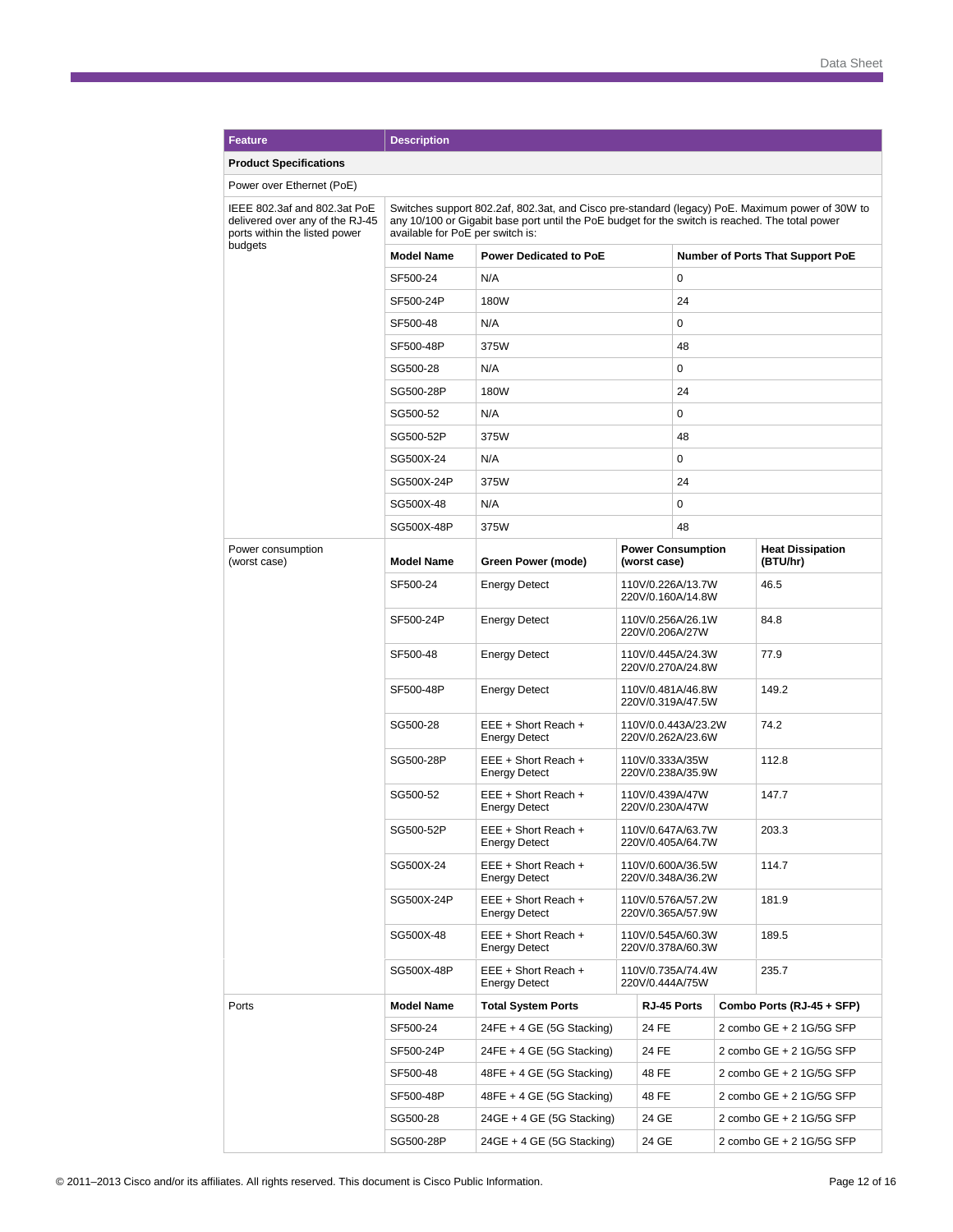| <b>Feature</b>             | <b>Description</b>                                                                                                     |  |                                                                                    |                           |            |                            |  |
|----------------------------|------------------------------------------------------------------------------------------------------------------------|--|------------------------------------------------------------------------------------|---------------------------|------------|----------------------------|--|
|                            | SG500-52                                                                                                               |  | 48GE + 4 GE (5G Stacking)                                                          | 48 GE                     |            | 2 combo GE + 2 1G/5G SFP   |  |
|                            | SG500-52P                                                                                                              |  | 48GE + 4 GE (5G Stacking)                                                          | 48 GE                     |            | 2 combo GE + 2 1G/5G SFP   |  |
|                            | SG500X-24                                                                                                              |  | 24GE + 4 10GE                                                                      | 24 GE                     | SFP slots) | 4 XG SFP+ (Two combo 5G    |  |
|                            | SG500X-24P                                                                                                             |  | 24GE + 4 10GE                                                                      | 24 GE                     | SFP slots) | 4 XG SFP+ (Two combo 5G    |  |
|                            | SG500X-48                                                                                                              |  | 48GE + 4 10GE                                                                      | 48 GE                     | SFP slots) | 4 XG SFP+ (Two combo 5G    |  |
|                            | SG500X-48P                                                                                                             |  | 48GE + 4 10GE                                                                      | 48 GE                     | SFP slots) | 4 XG SFP+ (Two combo 5G    |  |
| <b>Buttons</b>             | Reset button                                                                                                           |  |                                                                                    |                           |            |                            |  |
| Cabling type               | Unshielded twisted pair (UTP) Category 5 or better; Fiber options (SMF and MMF); Coaxial SFP+<br>for stacking purposes |  |                                                                                    |                           |            |                            |  |
| LED <sub>s</sub>           |                                                                                                                        |  | LED power savings, System, Link/Act, PoE, Speed                                    |                           |            |                            |  |
| Flash                      | 32 MB                                                                                                                  |  |                                                                                    |                           |            |                            |  |
| 800 MHz ARM CPU memory     | 256 MB                                                                                                                 |  |                                                                                    |                           |            |                            |  |
| Packet buffer              |                                                                                                                        |  | All numbers are aggregate across all ports, as the buffers are dynamically shared: |                           |            |                            |  |
|                            | <b>Model Name</b>                                                                                                      |  |                                                                                    | <b>Packet Buffer</b>      |            |                            |  |
|                            | SF500-24                                                                                                               |  |                                                                                    | 8M <sub>b</sub>           |            |                            |  |
|                            | SF500-24P                                                                                                              |  |                                                                                    | 8Mb                       |            |                            |  |
|                            | SF500-48                                                                                                               |  |                                                                                    | $2*8Mb$                   |            |                            |  |
|                            | SF500-48P<br>SG500-28<br>SG500-28P<br>SG500-52<br>SG500-52P<br>SG500X-24                                               |  |                                                                                    | $2*8Mb$                   |            |                            |  |
|                            |                                                                                                                        |  |                                                                                    | 8M <sub>b</sub>           |            |                            |  |
|                            |                                                                                                                        |  |                                                                                    | 8Mb                       |            |                            |  |
|                            |                                                                                                                        |  |                                                                                    | $2*8Mb$                   |            |                            |  |
|                            |                                                                                                                        |  | $2*8Mb$                                                                            |                           |            |                            |  |
|                            |                                                                                                                        |  | 12Mb                                                                               |                           |            |                            |  |
|                            | SG500X-24P                                                                                                             |  |                                                                                    | 12Mb                      |            |                            |  |
|                            | SG500X-48                                                                                                              |  |                                                                                    | $2*12Mb$                  |            |                            |  |
|                            | SG500X-48P                                                                                                             |  |                                                                                    | $2*12Mb$                  |            |                            |  |
| Supported SFP/SFP+ Modules | <b>SKU</b>                                                                                                             |  | Media                                                                              | <b>Speed</b>              |            | Maximum<br><b>Distance</b> |  |
|                            | MFEFX1                                                                                                                 |  | Multi-mode fiber                                                                   | 100 Mbps                  |            | 2 km                       |  |
|                            | MFELX1                                                                                                                 |  | Single-mode fiber                                                                  | 100 Mbps                  |            | 10 km                      |  |
|                            | MFEBX1                                                                                                                 |  | Single-mode fiber                                                                  | 100 Mbps                  |            | 20 km                      |  |
|                            | MGBBX1                                                                                                                 |  | Single-mode fiber                                                                  | 1000 Mbps                 |            | 40 km                      |  |
|                            | MGBSX1                                                                                                                 |  | Multi-mode fiber                                                                   | 1000 Mbps                 |            | 300 m                      |  |
|                            | MGBLH1                                                                                                                 |  | Single-mode fiber                                                                  | 1000 Mbps                 |            | 40 km                      |  |
|                            | MGBLX1                                                                                                                 |  | Single-mode fiber                                                                  | 1000 Mbps                 |            | 10 km                      |  |
|                            | MGBT1                                                                                                                  |  | UPT cat 5                                                                          | 1000 Mbps                 |            | 100 m                      |  |
|                            | SFP-H10GB-CU1M                                                                                                         |  | Copper coax                                                                        | 5G (Sx500) / 10G (SG500X) |            | 1 <sub>m</sub>             |  |
|                            | SFP-H10GB-CU3M                                                                                                         |  | Copper coax                                                                        | 5G (Sx500) / 10G (SG500X) |            | 3 <sub>m</sub>             |  |
|                            | SFP-H10GB-CU5M                                                                                                         |  | Copper coax                                                                        | 5G (Sx500) / 10G (SG500X) |            | 5m                         |  |
|                            | SFP-10G-SR                                                                                                             |  | Multi-mode fiber                                                                   | 10 Gig                    |            | 300 m                      |  |
|                            | SFP-10G-LR                                                                                                             |  | Single-mode fiber                                                                  | 10 Gig                    |            | 10 km                      |  |
|                            | SFP-10G-LRM                                                                                                            |  | Single-mode fiber                                                                  | 10 Gig                    |            | 40 km                      |  |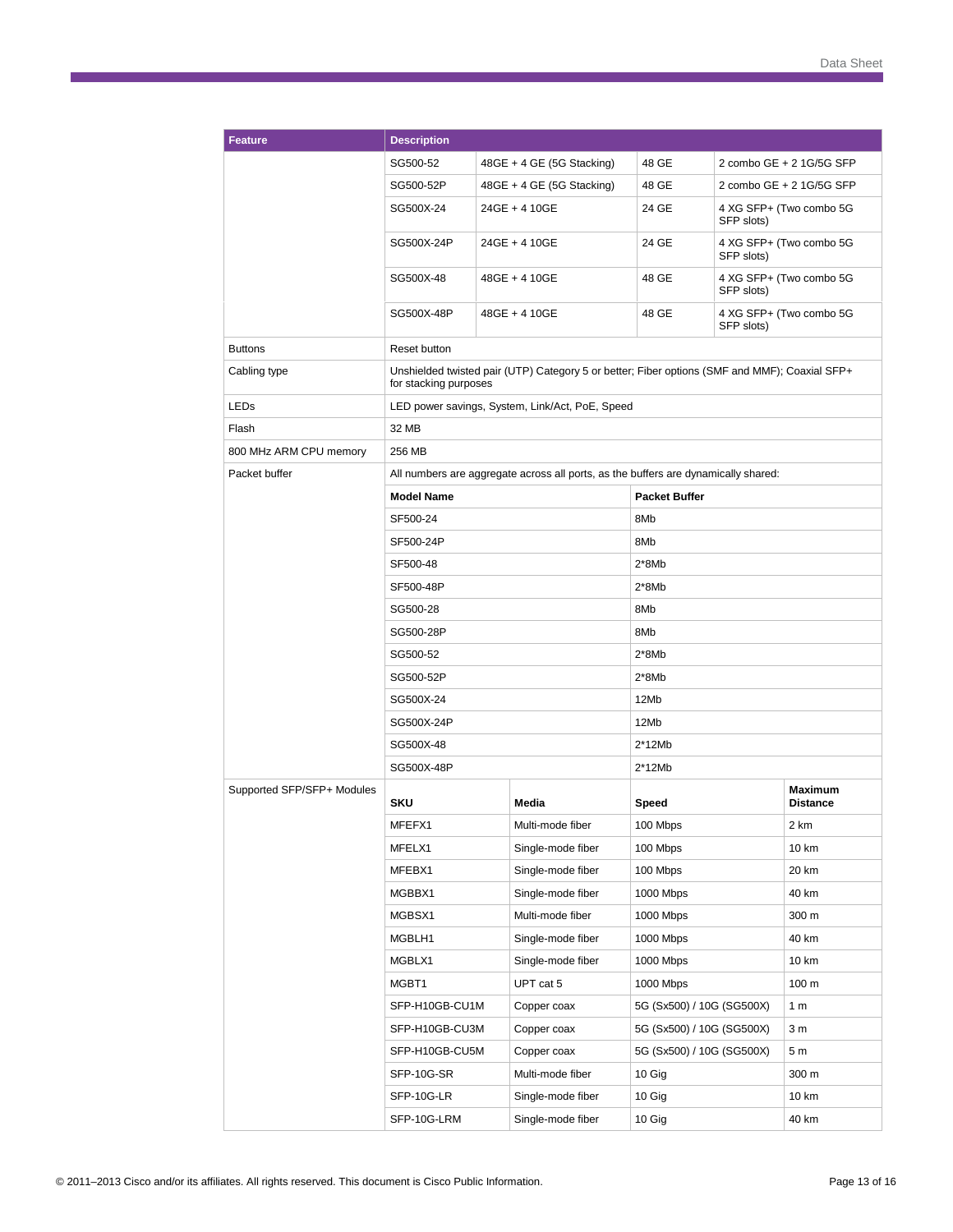| <b>Feature</b>                  | <b>Description</b>                                                                             |                                                                                      |  |  |
|---------------------------------|------------------------------------------------------------------------------------------------|--------------------------------------------------------------------------------------|--|--|
| <b>Stack Connection Options</b> |                                                                                                |                                                                                      |  |  |
|                                 | 500                                                                                            | 500X                                                                                 |  |  |
| 500                             | 5G copper - SFP-H10GB-CUxM<br>1G fiber or copper - MGBxxx<br>1G Base-T - embedded RJ45 (S1/S2) | 5G copper - SFP-H10GB-CUxM<br>1G fiber or copper - MGBxxx                            |  |  |
| 500X                            | 5G copper - SFP-H10GB-CUxM<br>1G fiber or copper - MGBxxx                                      | 10G copper - SFP-H10GB-CUxM<br>10G Fiber - SFP-10G-xx<br>1G fiber or copper - MGBxxx |  |  |
| <b>Environmental</b>            |                                                                                                |                                                                                      |  |  |
| Unit Dimensions (W x H x D)     | <b>Model Name</b>                                                                              | <b>Unit Dimensions</b>                                                               |  |  |
|                                 | SF500-24                                                                                       | 440 x 44 x 257 mm                                                                    |  |  |
|                                 | SF500-24P                                                                                      | 440 x 44 x 257 mm                                                                    |  |  |
|                                 | SF500-48                                                                                       | 440 x 44 x 257 mm                                                                    |  |  |
|                                 | SF500-48P                                                                                      | 440 x 44 x 350 mm                                                                    |  |  |
|                                 | SG500-28                                                                                       | 440 x 44 x 257 mm                                                                    |  |  |
|                                 | SG500-28P                                                                                      | 440 x 44 x 257 mm                                                                    |  |  |
|                                 | SG500-52                                                                                       | 440 x 44 x 257 mm                                                                    |  |  |
|                                 | SG500-52P                                                                                      | 440 x 44 x 350 mm                                                                    |  |  |
|                                 | SG500X-24                                                                                      | 440 x 44 x 257 mm                                                                    |  |  |
|                                 | SG500X-24P                                                                                     | 440 x 44 x 350 mm                                                                    |  |  |
|                                 | SG500X-48                                                                                      | 440 x 44 x 257 mm                                                                    |  |  |
|                                 | SG500X-48P                                                                                     | 440 x 44 x 350 mm                                                                    |  |  |
| Unit weight                     | <b>Model Name</b>                                                                              | <b>Unit Weight</b>                                                                   |  |  |
|                                 | SF500-24                                                                                       | 3.09 kg                                                                              |  |  |
|                                 | SF500-24P                                                                                      | 3.73 kg                                                                              |  |  |
|                                 | SF500-48                                                                                       | 3.43 kg                                                                              |  |  |
|                                 | SF500-48P                                                                                      | 5.61 kg                                                                              |  |  |
|                                 | SG500-28                                                                                       | 3.4 kg                                                                               |  |  |
|                                 | SG500-28P                                                                                      | 3.95 kg                                                                              |  |  |
|                                 | SG500-52                                                                                       | 3.95 kg                                                                              |  |  |
|                                 | SG500-52P                                                                                      | 5.61 kg                                                                              |  |  |
|                                 | SG500X-24                                                                                      | 3.45 kg                                                                              |  |  |
|                                 | SG500X-24P                                                                                     | 5.25 kg                                                                              |  |  |
|                                 | SG500X-48                                                                                      | 4.01 kg                                                                              |  |  |
|                                 | SG500X-48P                                                                                     | 5.74 kg                                                                              |  |  |
| Power                           | 100-240V 47-63 Hz, internal, universal                                                         |                                                                                      |  |  |
| Certification                   | UL (UL 60950), CSA (CSA 22.2), CE mark, FCC Part 15 (CFR 47) Class A                           |                                                                                      |  |  |
| Operating temperature           | 32° to 104° (0° to 40°C)                                                                       |                                                                                      |  |  |
| Storage temperature             | –4°to 158年 (–20°to 70℃)                                                                        |                                                                                      |  |  |
| Operating humidity              | 10% to 90%, relative, noncondensing                                                            |                                                                                      |  |  |
| Storage humidity                | 10% to 90%, relative, noncondensing                                                            |                                                                                      |  |  |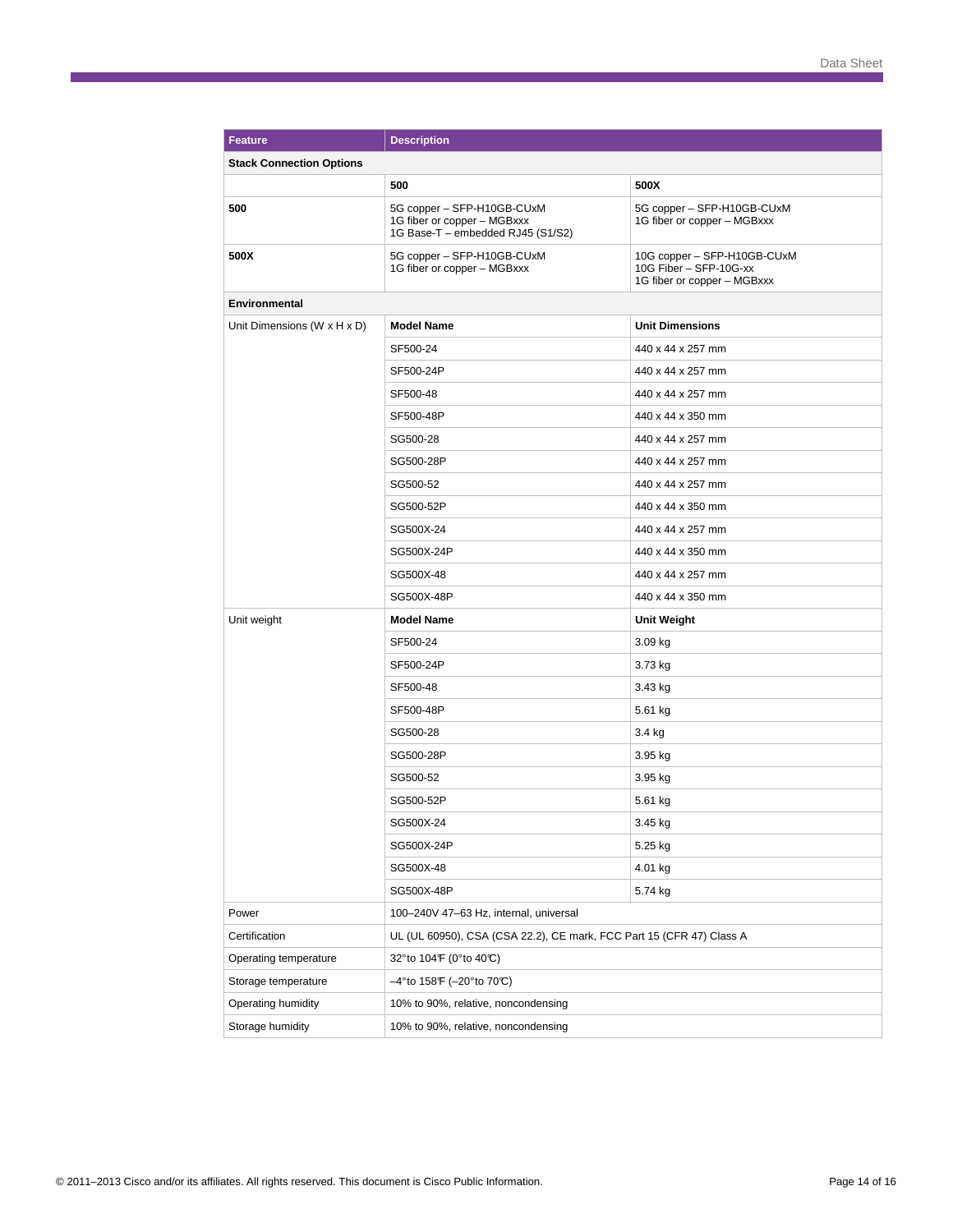| <b>Feature</b>                                          | <b>Description</b> |                                                                                              |                               |                              |                      |
|---------------------------------------------------------|--------------------|----------------------------------------------------------------------------------------------|-------------------------------|------------------------------|----------------------|
| Acoustic noise and mean<br>time between failures (MTBF) | <b>Model Name</b>  | Fan (Number)                                                                                 | <b>Acoustic Noise</b>         | <b>MTBF</b> @ 40℃<br>(Hours) | MTBF@<br>45℃ (Hours) |
|                                                         | SF500-24           | No fan                                                                                       | N/A                           | 210,801.7                    | 162.077              |
|                                                         | SF500-24P          | 2 pcs/ 6300rpm<br>No fan speed control                                                       | 41 dB                         | 260.626.2                    | 198.687              |
|                                                         | SF500-48           | No fan                                                                                       | N/A                           | 131.127.2                    | 103.602              |
|                                                         | SF500-48P          | 3 pcs/9500rpm and fan<br>speed control                                                       | $30C = 43dB$<br>40°C=54.5dB   | 147,998.3                    | 113,497              |
|                                                         | SG500-28           | No fan                                                                                       | N/A                           | 141,161.0                    | 109,796              |
|                                                         | SG500-28P          | 2 pcs/6300rpm<br>No fan speed control                                                        | 41.2 dB                       | 253,175.1                    | 192,348              |
|                                                         | SG500-52           | 2 pcs/5000rpm<br>No fan speed control                                                        | 41.3dB                        | 154,250.1                    | 117,064              |
|                                                         | SG500-52P          | 4 pcs/9500rpm and fan<br>speed control                                                       | $30C = 41.1dB$<br>40°C=54.8dB | 143,124.8                    | 105,252              |
|                                                         | SG500X-24          | 1 pcs/6300rpm<br>No fan speed control                                                        | 40.2dB                        | 246.188.2                    | 190,535              |
|                                                         | SG500X-24P         | 3 pcs/9500rpm and fan<br>speed control                                                       | $30C = 40.1dB$<br>40°C=52.2dB | 132,225.7                    | 97,140               |
|                                                         | SG500X-48          | 2 pcs/5000rpm<br>No fan speed control                                                        | 41.1dB                        | 166.796.4                    | 126.041              |
|                                                         | SG500X-48P         | 4 pcs/9500rpm and fan<br>speed control                                                       | 30°C=40.9dB<br>40°C=54.2dB    | 137.246.1                    | 111.577              |
| Warranty                                                | day ship)          | Limited lifetime with next-business-day advance replacement (where available, otherwise same |                               |                              |                      |

#### Package Contents

- Cisco Small Business 500/500X Series Stackable Managed Switch
- Power cord
- Mounting kit included with all models
- Serial cable
- CD-ROM with user documentation (PDF) included
- Quick Start Guide

#### Minimum Requirements

- Web browser: Mozilla Firefox version 8 or later; Microsoft Internet Explorer version 7 or later, Safari, Chrome
- Category 5 Ethernet network cable
- TCP/IP, network adapter, and network operating system (such as Microsoft Windows, Linux, or Mac OS X) installed

# Ordering Information

#### **Table 2.**

| <b>Model Name</b>    | <b>Product Order ID Number</b> | <b>Description</b>                                                                          |  |  |  |
|----------------------|--------------------------------|---------------------------------------------------------------------------------------------|--|--|--|
| <b>Fast Ethernet</b> |                                |                                                                                             |  |  |  |
| SF500-24             | SF500-24-K9                    | • 24 10/100 ports<br>• 4 Gigabit Ethernet (2 combo* Gigabit Ethernet + 2 1 GE/5 GE SFP)     |  |  |  |
| SF500-24P            | SF500-24P-K9                   | • 24 10/100 PoE ports<br>• 4 Gigabit Ethernet (2 combo* Gigabit Ethernet + 2 1 GE/5 GE SFP) |  |  |  |
| SF500-48             | SF500-48-K9                    | • 48 10/100 ports<br>• 4 Gigabit Ethernet (2 combo* Gigabit Ethernet + 2 1 GE/5 GE SFP)     |  |  |  |
| SF500-48P            | SF500-48P-K9                   | • 48 10/100 PoE ports<br>• 4 Gigabit Ethernet (2 combo* Gigabit Ethernet + 2 1 GE/5 GE SFP) |  |  |  |